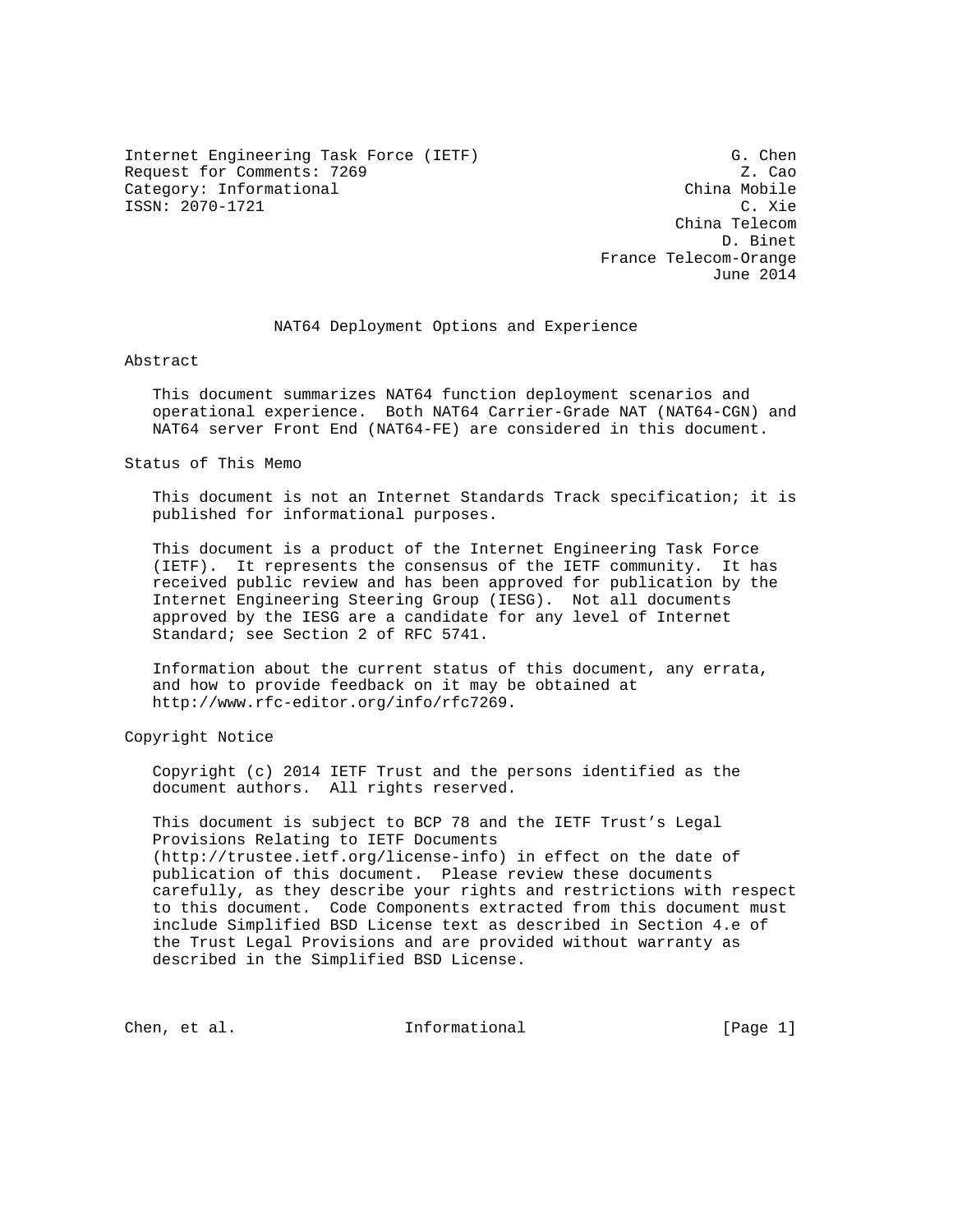# Table of Contents

|  |  |  | 2                                                                                                                                                                                                                                                                                                                                                                                                  |
|--|--|--|----------------------------------------------------------------------------------------------------------------------------------------------------------------------------------------------------------------------------------------------------------------------------------------------------------------------------------------------------------------------------------------------------|
|  |  |  | $\mathcal{E}$                                                                                                                                                                                                                                                                                                                                                                                      |
|  |  |  | $\overline{4}$                                                                                                                                                                                                                                                                                                                                                                                     |
|  |  |  | $\overline{4}$                                                                                                                                                                                                                                                                                                                                                                                     |
|  |  |  | $\overline{4}$                                                                                                                                                                                                                                                                                                                                                                                     |
|  |  |  | $\overline{4}$                                                                                                                                                                                                                                                                                                                                                                                     |
|  |  |  | 5                                                                                                                                                                                                                                                                                                                                                                                                  |
|  |  |  | 5                                                                                                                                                                                                                                                                                                                                                                                                  |
|  |  |  | 6                                                                                                                                                                                                                                                                                                                                                                                                  |
|  |  |  | 7                                                                                                                                                                                                                                                                                                                                                                                                  |
|  |  |  | 7                                                                                                                                                                                                                                                                                                                                                                                                  |
|  |  |  | 9                                                                                                                                                                                                                                                                                                                                                                                                  |
|  |  |  | 9                                                                                                                                                                                                                                                                                                                                                                                                  |
|  |  |  | $\mathsf{Q}$                                                                                                                                                                                                                                                                                                                                                                                       |
|  |  |  | 10                                                                                                                                                                                                                                                                                                                                                                                                 |
|  |  |  | 11                                                                                                                                                                                                                                                                                                                                                                                                 |
|  |  |  | 11                                                                                                                                                                                                                                                                                                                                                                                                 |
|  |  |  | 13                                                                                                                                                                                                                                                                                                                                                                                                 |
|  |  |  | 13                                                                                                                                                                                                                                                                                                                                                                                                 |
|  |  |  | 14                                                                                                                                                                                                                                                                                                                                                                                                 |
|  |  |  | 15                                                                                                                                                                                                                                                                                                                                                                                                 |
|  |  |  | 15                                                                                                                                                                                                                                                                                                                                                                                                 |
|  |  |  | 16                                                                                                                                                                                                                                                                                                                                                                                                 |
|  |  |  | 16                                                                                                                                                                                                                                                                                                                                                                                                 |
|  |  |  | 16                                                                                                                                                                                                                                                                                                                                                                                                 |
|  |  |  | 18                                                                                                                                                                                                                                                                                                                                                                                                 |
|  |  |  | 21                                                                                                                                                                                                                                                                                                                                                                                                 |
|  |  |  | Introduction $\ldots \ldots \ldots \ldots \ldots \ldots \ldots \ldots$<br>NAT64 Networking Experience<br>3.1. NAT64-CGN Consideration<br>$\frac{1}{2}$<br>3.1.4. Coexistence of NAT64 and NAT44<br>5. Source-Address Transparency<br>6.1. Service Reachability<br>6.2. Resource Reservation<br>Normative References<br>Informative References<br>Appendix A. Test Results for Application Behavior |

#### 1. Introduction

 IPv6 is the only sustainable solution for numbering nodes on the Internet due to the IPv4 depletion. Network operators have to deploy IPv6-only networks in order to meet the needs of the expanding Internet without available IPv4 addresses.

 Single-stack IPv6 network deployment can simplify network provisioning; some justification was provided in 464XLAT [RFC6877]. IPv6-only connectivity confers some benefits to mobile operators as an example. In the mobile context, IPv6-only usage enables the use of a single IPv6 Packet Data Protocol (PDP) context or Evolved Packet System (EPS) bearer on Long Term Evolution (LTE) networks. This eliminates significant network costs (caused by employing two PDP contexts in some cases) and the need for IPv4 addresses to be assigned to customers. In broadband networks overall, it can allow for the scaling of edge-network growth to be decoupled from IPv4 numbering limitations.

Chen, et al. 100 mm and 111 mm and 111 mm and 121 mm and 121 mm and 121 mm and 121 mm and 121 mm and 121 mm and 121 mm and 121 mm and 121 mm and 121 mm and 121 mm and 121 mm and 121 mm and 121 mm and 121 mm and 121 mm and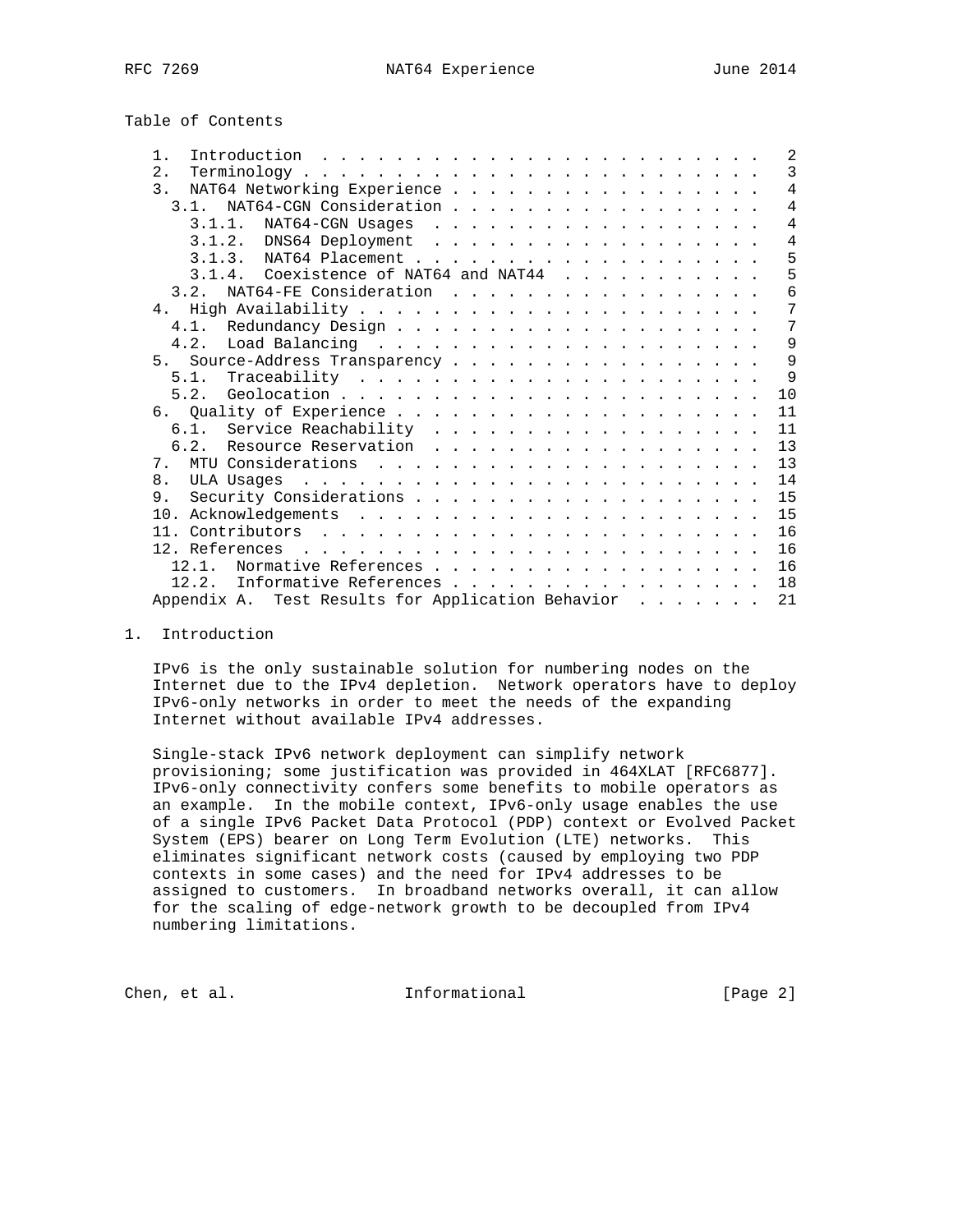In transition scenarios, some existing networks are likely to be IPv4 only for quite a long time. IPv6 networks and IPv6-only hosts will need to coexist with IPv4 numbered resources. Widespread dual-stack deployments have not materialized at the anticipated rate over the last 10 years, one possible conclusion being that legacy networks will not make the jump quickly. The Internet will include nodes that are dual stack, nodes that remain IPv4 only, and nodes that can be deployed as IPv6-only nodes. A translation mechanism based on a NAT64 function [RFC6145] [RFC6146] is likely to be a key element of Internet connectivity for IPv6-IPv4 interoperability.

 [RFC6036] reports at least 30% of operators plan to run some kind of translator (presumably NAT64/DNS64). Advice on NAT64 deployment and operations are therefore of some importance. [RFC6586] documents the implications for IPv6-only networks. This document intends to be specific to NAT64 network planning.

2. Terminology

 Regarding IPv4/IPv6 translation, [RFC6144] has described a framework for enabling networks to make interworking possible between IPv4 and IPv6 networks. Two operation modes (i.e., stateful translation and stateless translation) have been described in Section 3.2 of [RFC6144]. This document describes the usage of those two operation modes and has further categorized different NAT64 functions, locations, and use cases. The principal distinction of location is whether the NAT64 is located in a Carrier-Grade NAT or server Front End. The terms "NAT-CGN" and "NAT-FE" are understood to be a topological distinction indicating different features employed in a NAT64 deployment.

- NAT64 Carrier Grade NAT (NAT64-CGN): A NAT64-CGN is placed in an ISP network. IPv6-enabled subscribers leverage the NAT64-CGN to access existing IPv4 Internet services. The ISP as an administrative entity takes full control of the IPv6 side, but it has limited or no control on the IPv4 Internet side. NAT64-CGN deployments may have to consider the IPv4 Internet environment and services, and make appropriate configuration choices accordingly.
- NAT64 server Front End (NAT64-FE): A NAT64-FE is generally a device with NAT64 functionality in a content provider or data center network. It could be, for example, a traffic load balancer or a firewall. The operator of the NAT64-FE has full control over the IPv4 network within the data center but only limited influence or control over the external Internet IPv6 network.

Chen, et al. 100 Informational 100 [Page 3]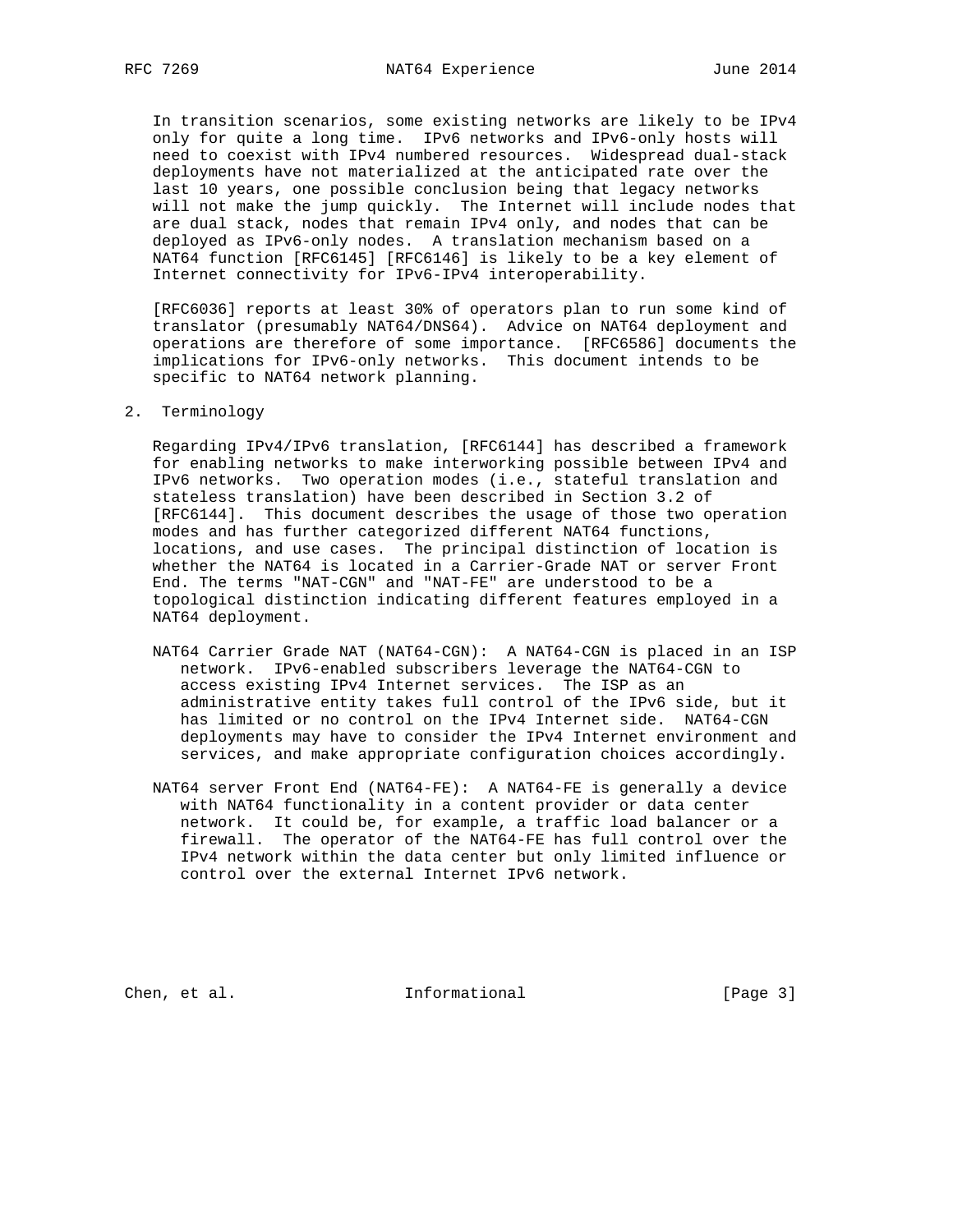# 3. NAT64 Networking Experience

# 3.1. NAT64-CGN Consideration

### 3.1.1. NAT64-CGN Usages

 Fixed network operators and mobile operators may locate NAT64 translators in access networks or in mobile core networks. NAT64 can be built into various devices, including routers, gateways, or firewalls, in order to connect IPv6 users to the IPv4 Internet. With regard to the numbers of users and the shortage of public IPv4 addresses, stateful NAT64 [RFC6146] is more suited to maximize sharing of public IPv4 addresses. The usage of stateless NAT64 can provide better transparency features [MOTIVATION], but it has to be coordinated with Address plus Port (A+P) processes [RFC6346] as specified in [MAP-T] in order to deal with an IPv4 address shortage.

### 3.1.2. DNS64 Deployment

 DNS64 [RFC6147] is recommended for use in combination with stateful NAT64, and it will likely be an essential part of an IPv6 single stack network that couples to the IPv4 Internet. 464XLAT [RFC6877] can enable access of IPv4-only applications or applications that call IPv4 literal addresses. Using DNS64 will help 464XLAT to automatically discover NAT64 prefixes through [RFC7050]. Berkeley Internet Name Daemon (BIND) software supports that function. It's important to note that DNS64 generates the synthetic AAAA reply when services only provide A records. Operators should not expect to access IPv4 parts of a dual-stack server using NAT64/DNS64. The traffic is forwarded on IPv6 paths if dual-stack servers are targeted. IPv6 traffic may be routed around rather than going through NAT64. Only the traffic going to IPv4-only services would traverse the NAT64 translator. In some sense, it encourages IPv6 usage and limits NAT translation compared to employing NAT44, where all traffic flows have to be translated. In some cases, NAT64-CGNs may serve double roles, i.e., as a translator and IPv6 forwarder. In mobile networks, NAT64 may be deployed as the default gateway serving all the IPv6 traffic. The traffic heading to a dual-stack server is only forwarded on the NAT64. Therefore, both IPv6 and IPv4 are suggested to be configured on the Internet-facing interfaces of NAT64. We tested on the top 100 websites (referring to [Alexa] statistics). 43% of websites are connected and forwarded on NAT64 since those websites have both AAAA and A records. With expansion of IPv6 support, the translation process on NAT64 will likely become less important over time. It should be noted that the DNS64-DNSSEC interaction [RFC6147] may impact validation of Resource Records retrieved from the DNS64 process. In particular, DNSSEC validation

Chen, et al. 100 Informational 100 [Page 4]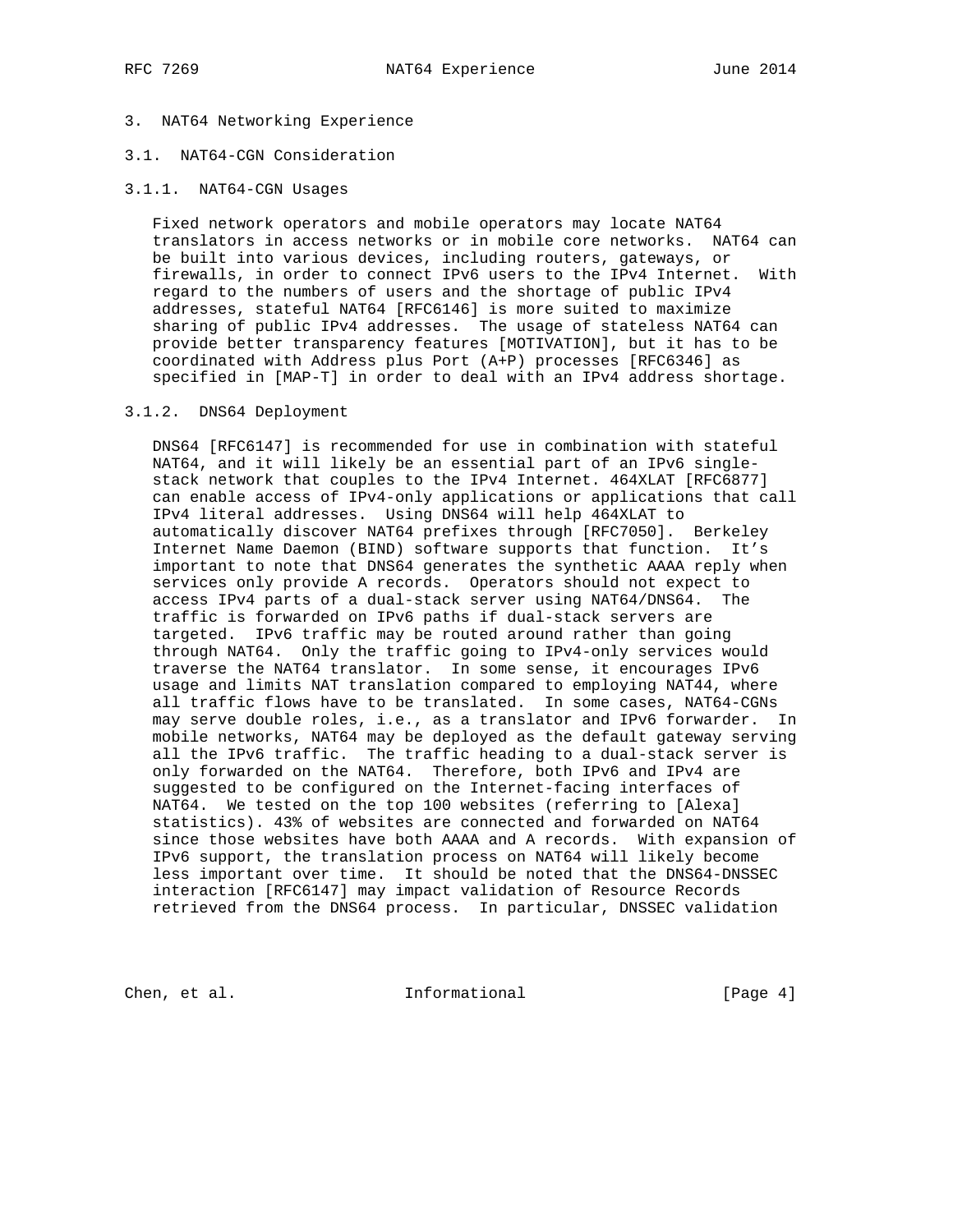will fail when DNS64 synthesizes AAAA records where there is a DNS query received with the "DNSSEC OK" (DO) bit set and the "Checking Disabled" (CD) bit set.

# 3.1.3. NAT64 Placement

 All connections to IPv4 services from IPv6-only clients must traverse the NAT64-CGN. It can be advantageous from the viewpoint of troubleshooting and traffic engineering to carry the IPv6 traffic natively for as long as possible within an access network and translate packets only at or near the network egress. NAT64 may be a feature of the Autonomous System (AS) border in fixed networks. It may be deployed in an IP node beyond the Gateway GPRS Support Node (GGSN) or Packet Data Network Gateway (PDN-GW) in mobile networks or directly as part of the gateway itself in some situations. This allows consistent attribution and traceability within the service provider network. It has been observed that the process of correlating log information is problematic from multiple vendors' equipment due to inconsistent formats of log records. Placing NAT64 in a centralized location may reduce diversity of log format and simplify the network provisioning. Moreover, since NAT64 is only targeted at serving traffic flows from IPv6 to IPv4-only services, the user traffic volume should not be as high as in a NAT44 scenario, and therefore, the gateway's capacity in such a location may be less of a concern or a hurdle to deployment. On the other hand, placement in a centralized fashion would require more strict high-availability (HA) design. It would also make geolocation based on IPv4 addresses rather inaccurate as is currently the case for NAT44 CGNs already deployed in ISP networks. More considerations or workarounds on HA and traceability can be found in Sections 4 and 5.

#### 3.1.4. Coexistence of NAT64 and NAT44

 NAT64 will likely coexist with NAT44 in a dual-stack network where IPv4 private addresses are allocated to customers. The coexistence has already been observed in mobile networks, in which dual-stack mobile phones normally initiate some dual-stack PDN/PDP Type [RFC6459] to query both IPv4/IPv6 addresses and IPv4-allocated addresses (which are very often private ones). [RFC6724] always prioritizes IPv6 connections regardless of whether the end-to-end path is native IPv6 or IPv6 translated to IPv4 via NAT64/DNS64. Conversely, a "Happy Eyeballs" [RFC6555] algorithm will direct some IP flows across IPv4 paths. The selection of IPv4/IPv6 paths may depend on particular implementation choices or settings on a host-by host basis, and it may differ from an operator's deterministic scheme. Our tests verified that hosts may find themselves switching between IPv4 and IPv6 paths as they access identical services, but at different times [COEXIST]. Since the topology on each path is

Chen, et al. 100 mm informational 100 mm informational [Page 5]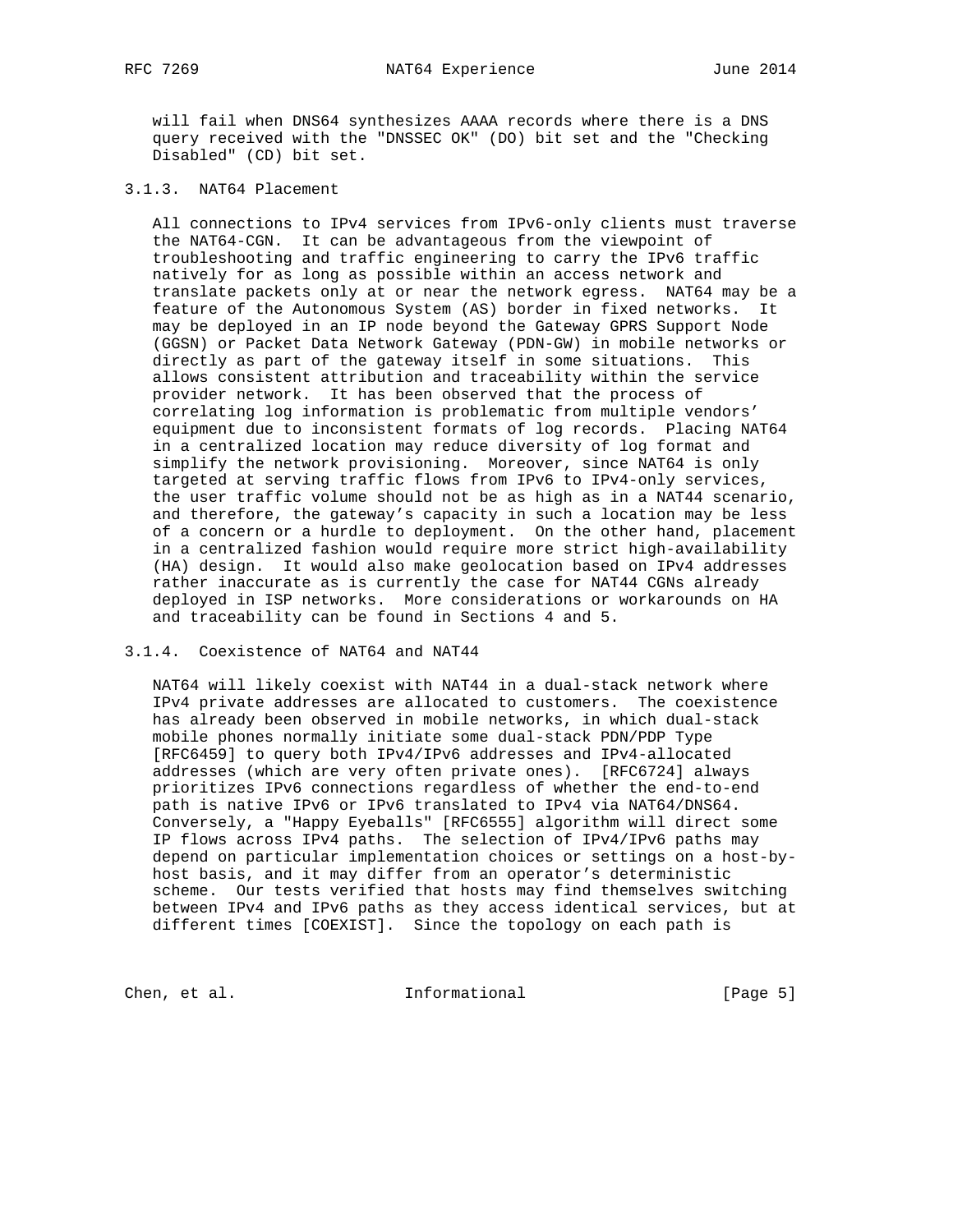potentially different, it may cause unstable user experience and some degradation of Quality of Experience (QoE) when falling back to the other protocol. It's also difficult for operators to find a solution to make a stable network with optimal resource utilization. In general, it's desirable to figure out the solution that will introduce IPv6/IPv4 translation service to IPv6-only hosts connecting to IPv4 servers, while making sure dual-stack hosts have at least one address family accessible via native service if possible. With the end-to-end native IPv6 environment available, hosts should be upgraded aggressively to migrate in favor of IPv6 only. There are ongoing efforts to detect host connectivity and propose a new DHCPv6 option [CONN-STATUS] to convey appropriate configuration information to the hosts.

# 3.2. NAT64-FE Consideration

 Some Internet Content Providers (ICPs) may locate NAT64 in front of an Internet Data Center (IDC), for example, co-located with a load balancing function. Load balancers are employed to connect different IP family domains and distribute workloads across multiple domains or internal servers. In some cases, IPv4 address exhaustion may not be a problem in an IDC's internal network. IPv6 support for some applications may require increased investment and workload, so IPv6 support may not be a priority. NAT64 can be used to support widespread IPv6 adoption on the Internet while maintaining access to IPv4-only applications.

 Different strategies have been described in [RFC6883]; they are referred to as "inside out" and "outside in". An IDC operator may implement the following practices in the NAT64-FE networking scenario.

- o Some ICPs who already have satisfactory operational experience might adopt single-stack IPv6 operation in building data center networks, servers, and applications, as it allows new services to be delivered without having to consider IPv4 NAT or the address limitations of IPv4 networks. Stateless NAT64 [RFC6145] can used to provide services for IPv4-only customers. [SIIT] has provided further descriptions and guidelines.
- o ICPs who attempt to offer customers IPv6 support in their application farms at an early stage will likely run proxies, load balancers, or translators that are configured to handle incoming IPv6 flows and proxy them to IPv4 back-end systems. Many load balancers integrate proxy functionality. IPv4 addresses configured in the proxy may be multiplexed like a stateful NAT64 translator. A similar challenge exists as more users with IPv6 connectivity access IPv4 networks. High loads on load balancers

Chen, et al. 1nformational [Page 6]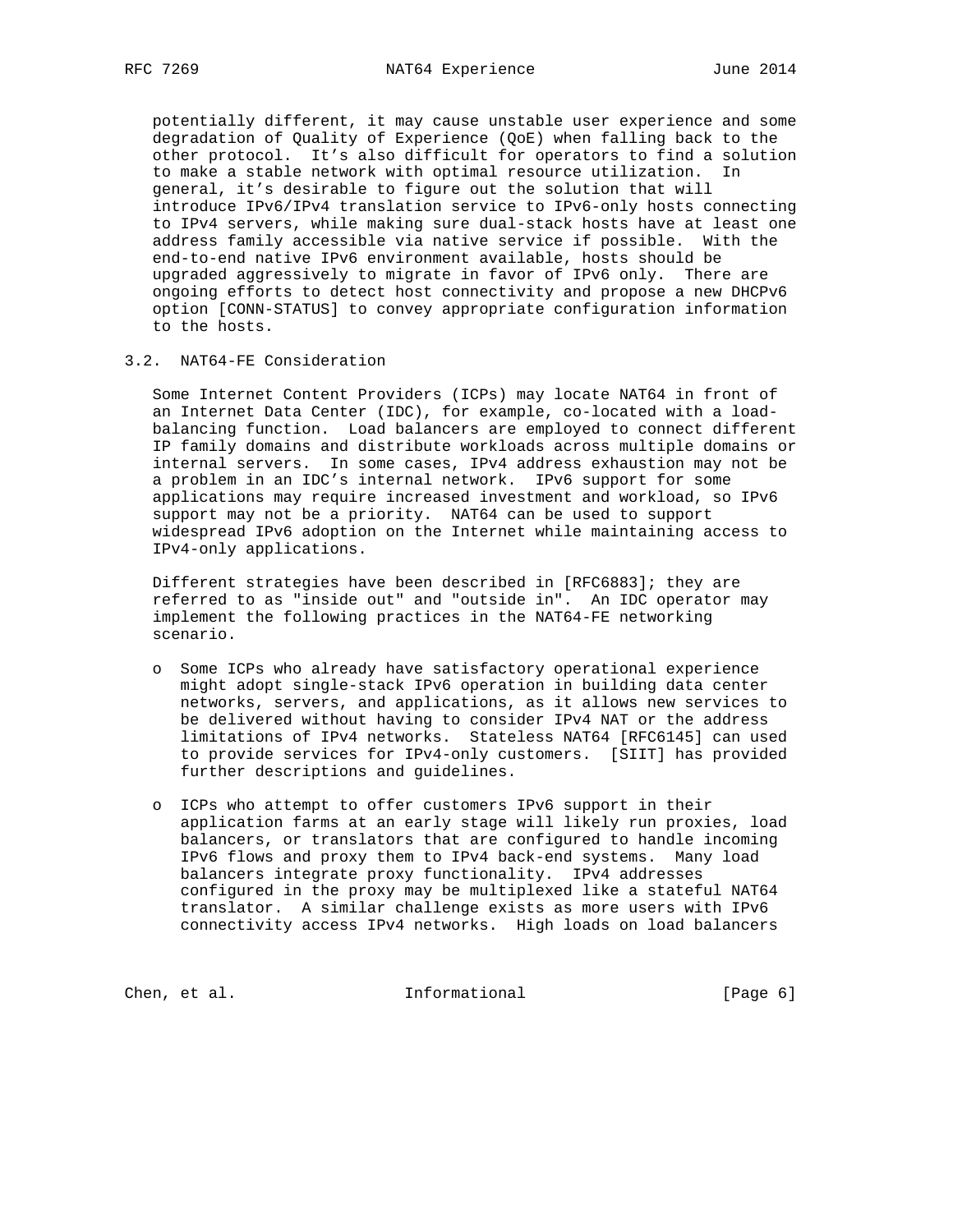may be apt to cause additional latency, IPv4 pool exhaustion, etc. Therefore, this approach is only reasonable at an early stage. ICPs may employ dual stack or IPv6 single stack in a further stage, since native IPv6 is frequently more desirable than any of the transition solutions.

 [RFC6144] recommends that AAAA records of load balancers or application servers can be directly registered in the authoritative DNS servers. In this case, there is no need to deploy DNS64 name servers. Those AAAA records can point to natively assigned IPv6 addresses or IPv4-converted IPv6 addresses [RFC6052]. Hosts are not aware of the NAT64 translator on the communication path. For testing purposes, operators could employ an independent subdomain, e.g., ipv6exp.example.com, to identify experimental IPv6 services to users. How to design the Fully Qualified Domain Name (FQDN) for the IPv6 service is outside the scope of this document.

- 4. High Availability
- 4.1. Redundancy Design

 High Availability (HA) is a major requirement for every service and network service. Deploying redundancy mechanisms is essential to avoiding failure and significantly increasing the network reliability. It's useful not only to stateful NAT64 cases but also to stateless NAT64 gateways.

 Three redundancy modes are mainly used: Cold Standby, Warm Standby, and Hot Standby.

- o Cold Standby HA devices do not replicate the NAT64 states from the primary equipment to the backup. Administrators switch on the backup NAT64 only if the primary NAT64 fails. As a result, all existing established sessions through a failed translator will be disconnected. The translated flows will need to be recreated by end systems. Since the backup NAT64 is manually configured to switch over to active NAT64, it may have unpredictable impacts to the ongoing services.
- o Warm Standby is a flavor of the Cold Standby mode. Backup NAT64 would keep running once the primary NAT64 is working. This makes Warm Standby less time-consuming during the traffic failover. The Virtual Router Redundancy Protocol (VRRP)[RFC5798] can be a solution to enable automatic handover during Warm Standby. During testing, the handover took a maximum of 1 minute if the backup NAT64 had to take over routing and reconstruct the Binding

Chen, et al. 100 Informational 100 [Page 7]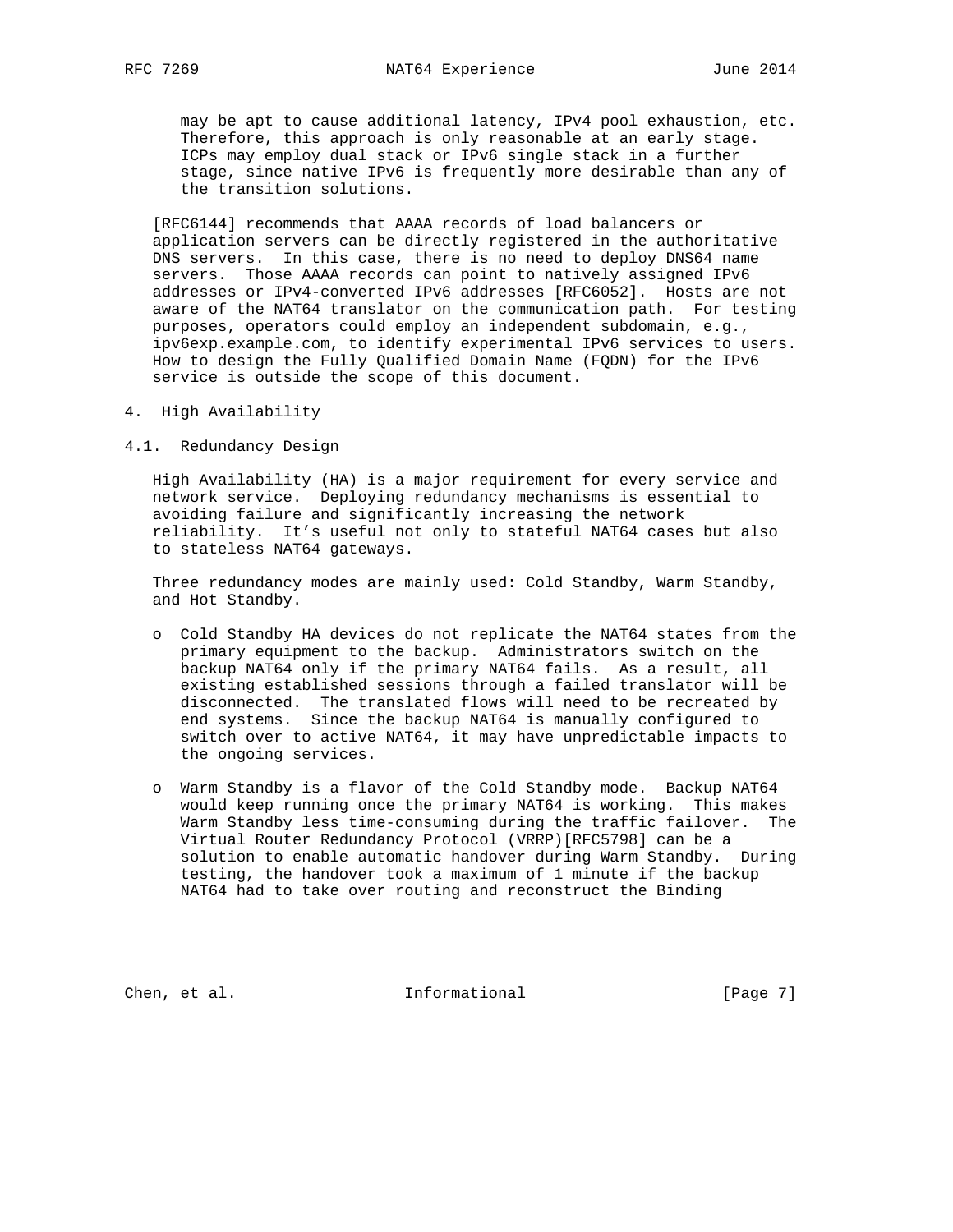Information Bases (BIBs) for 30 million sessions. In the deployment phase, operators could balance loads on distinct NAT64 devices. Those NAT64 devices make a warm backup of each other.

 o Hot Standby must synchronize the BIBs between the primary NAT64 and backup. When the primary NAT64 fails, the backup NAT64 takes over and maintains the state of all existing sessions. The internal hosts don't have to reconnect the external hosts. The handover time is extremely reduced. During testing that employed Bidirectional Forwarding Detection (BFD) [RFC5880] combined with VRRP, a handover time of only 35 ms for 30 million sessions was observed. Under ideal conditions, Hot Standby deployments could guarantee the session continuity for every service. In order to transmit session states in a timely manner, operators may have to deploy extra transport links between the primary NAT64 and the distant backup. The scale of synchronization of the data instance depends on the particular deployment. For example, if a NAT64-CGN serves 200,000 users, an average amount of 800,000 sessions per second is a rough estimate of the newly created and expired sessions. A physical 10 Gbit/s transport link may have to be deployed for the sync data transmission considering the amount of sync sessions at the peak and the capacity redundancy.

 In general, Cold Standby and Warm Standby are simpler and less resource intensive, but they require clients to re-establish sessions when a failover occurs. Hot Standby increases resource consumption in order to synchronize state, but it potentially achieves seamless handover. For stateless NAT64, considerations are simple because state synchronization is unnecessary. Regarding stateful NAT64, it may be useful to investigate the performance tolerance of applications and the traffic characteristics in a particular network. Some test results are shown in the Appendix A.

 Our statistics in a mobile network shown that almost 91.21% of traffic is accounted by HTTP/HTTPS services. These services generally don't require session continuity. Hot Standby does not offer much benefit for those sessions on this point. In fixed networks, HTTP streaming, P2P, and online games would be the major traffic beneficiaries of Hot Standby replication [Cisco-VNI]. Consideration should be given to the importance of maintaining bindings for those sessions across failover. Operators may also consider the Average Revenue Per User (ARPU) when deploying a suitable redundancy mode. Warm Standby may still be adopted to cover most services, while Hot Standby could be used to upgrade the Quality of Experience (QoE) and using DNS64 to generate different synthetic responses for limited traffic or destinations. Further considerations are discussed at Section 6.

Chen, et al. 100 Informational 100 [Page 8]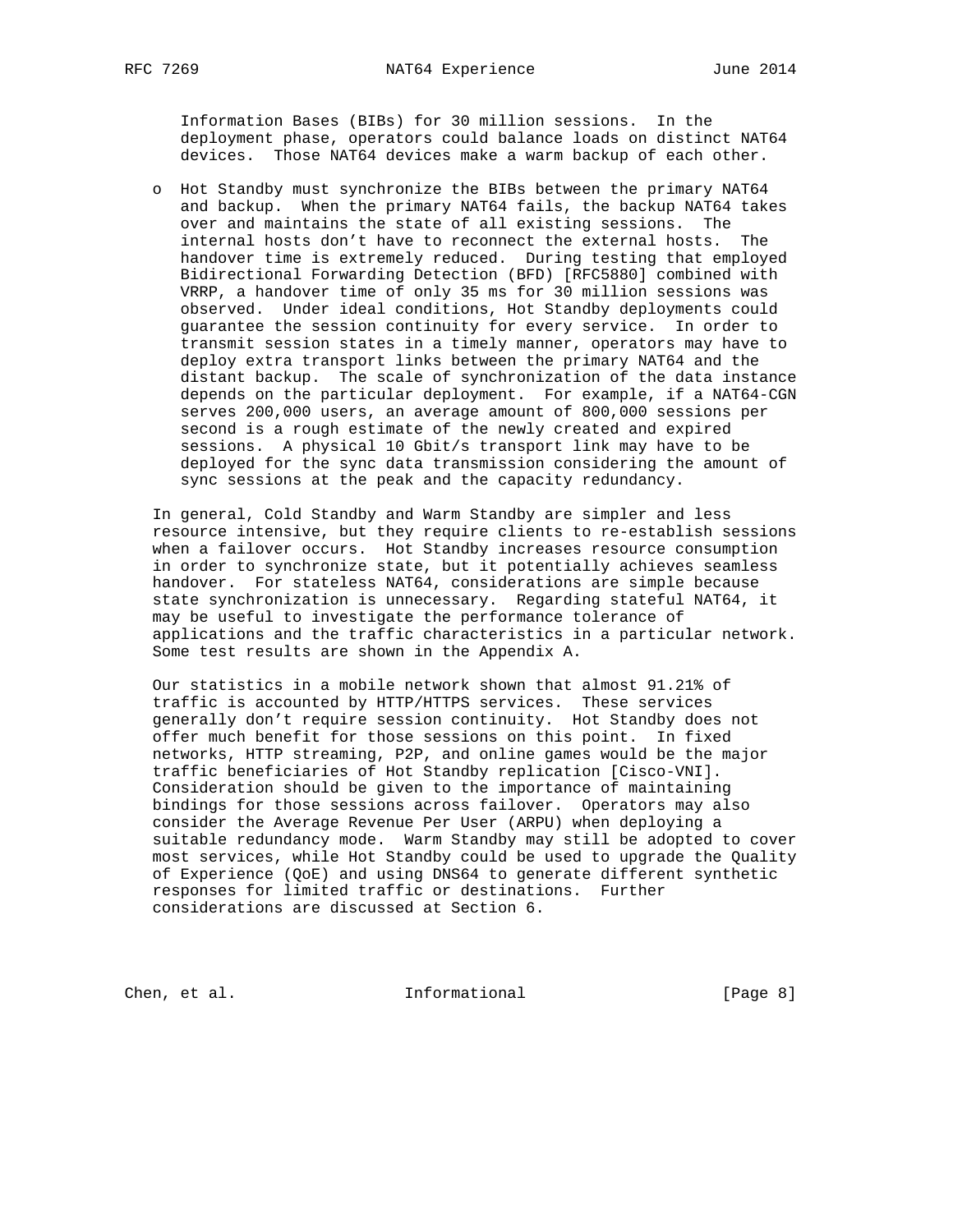# 4.2. Load Balancing

 Load balancing is used to accompany redundancy design so that better scalability and resiliency can be achieved. Stateless NAT64s allow asymmetric routing, while anycast-based solutions are recommended in [MAP-DEPLOY]. The deployment of load balancing may make more sense to stateful NAT64s for the sake of avoiding single-point failures. Since the NAT64-CGN and NAT64-FE have distinct facilities, the following lists the considerations for each case.

- o NAT64-CGN normally doesn't implement load-balancing functions; they may be implemented in other dedicated equipment. Therefore, the gateways have to resort to DNS64 or an internal host's behavior. Once DNS64 is deployed, the load balancing can be performed by synthesizing the AAAA response with different IPv6 prefixes. For the applications not requiring a DNS resolver, internal hosts could learn multiple IPv6 prefixes through the approaches defined in [RFC7050] and then select one based on a given prefix selection policy.
- o A dedicated load balancer could be deployed at the front of a NAT64-FE farm. The load balancer could use proxy mode to redirect the flows to the appropriate NAT64 instance. Stateful NAT64s require a deterministic pattern to arrange the traffic in order to ensure outbound/inbound flows traverse the identical NAT64. Therefore, static scheduling algorithms, for example, a source address-based policy, is preferred. A dynamic algorithm, for example, Round-Robin, may have impacts on applications seeking session continuity, which are described in Table 1.
- 5. Source-Address Transparency

## 5.1. Traceability

 Traceability is required in many cases, such as meeting accounting requirements and identifying the sources of malicious attacks. Operators are asked to record the NAT64 log information for specific periods of time. In our lab testing, the log information from 200,000 subscribers was collected from a stateful NAT64 gateway for 60 days. Syslog [RFC5424] has been adopted to transmit log messages from NAT64 to a log station. Each log message contains the transport protocol, source IPv6 address:port, translated IPv4 address:port, and timestamp. It takes almost 125 bytes in ASCII format. It has been verified that the rate of traffic flow is around 72,000 flows per second, and the volume of recorded information reaches up to 42.5 terabytes in the raw format. The volume is 29.07 terabytes in a

Chen, et al. 100 Informational 100 [Page 9]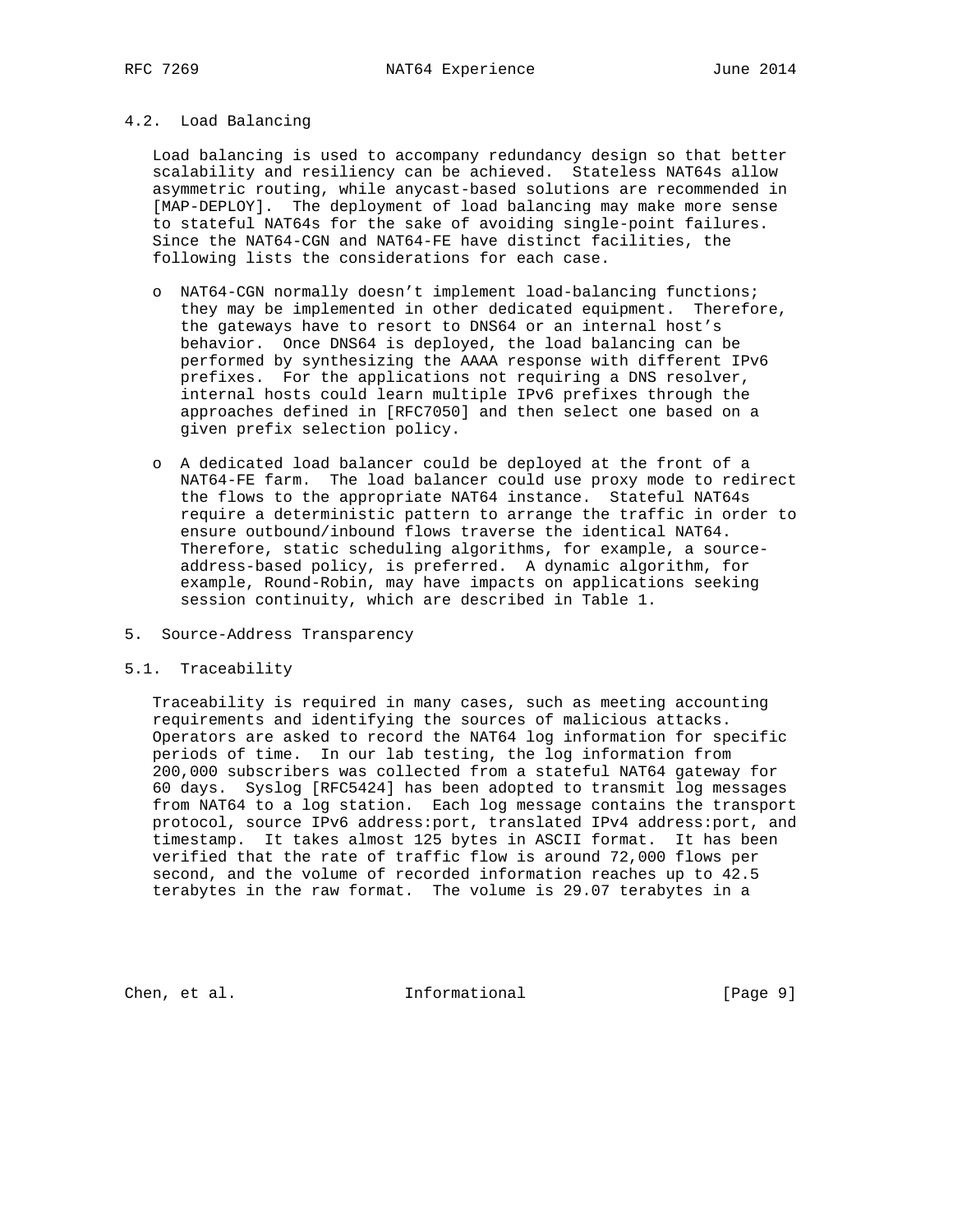compact format. At scale, operators have to build up dedicated transport links, storage systems, and servers for the purpose of managing such logging.

 There are also several improvements that can be made to mitigate the issue. For example, stateful NAT64 could be configured with the bulk port allocation method. Once a subscriber creates the first session, a number of ports are pre-allocated. A bulk allocation message is logged indicating this allocation. Subsequent session creations will use one of the pre-allocated ports and hence do not require logging. The log volume in this case may be only one thousandth of that of dynamic port allocation. Some implementations may adopt static port range allocations [DET-CGN] that eliminate the need for per subscriber logging. As a side effect of those methods, the IPv4 multiplexing efficiency is decreased. For example, the utilization ratio of public IPv4 addresses drops to approximately 75% when the NAT64 gateway is configured with bulk port allocation. (The lab testing allocates each subscriber with 400 ports.) In addition, port-range-based allocation should consider port randomization as described in [RFC6056]. The trade-off among address multiplexing efficiency, logging storage compression, and port allocation complexity should be considered. More discussions can be found in [PORT-ALLOC]. The decision can balance usable IPv4 resources against investments in log systems.

### 5.2. Geolocation

 IP addresses are usually used as inputs to geolocation services. The use of address sharing prevents these systems from resolving the location of a host based on IP address alone. Applications that assume such geographic information may not work as intended. The possible solutions listed in [RFC6967] are intended to bridge the gap. However, those solutions can only provide a suboptimal substitution to solve the problem of host identification; in particular, it may not solve today's problems with source identification through translation. The following lists current practices to mitigate the issue.

 o Operators who adopt NAT64-FE may leverage the application-layer proxies, e.g., X-Forwarded-For (XFF) [RFC7239], to convey the IPv6 source address in HTTP headers. Those messages would be passed on to web servers. The log parsing tools are required to be able to support IPv6 and may lookup RADIUS servers for the target subscribers based on IPv6 addresses included in XFF HTTP headers. XFF is the de facto standard that has been integrated in most load balancers. Therefore, it may be superior to use in a NAT-FE environment. On the downside, XFF is specific to HTTP. It

Chen, et al. 10 Informational [Page 10]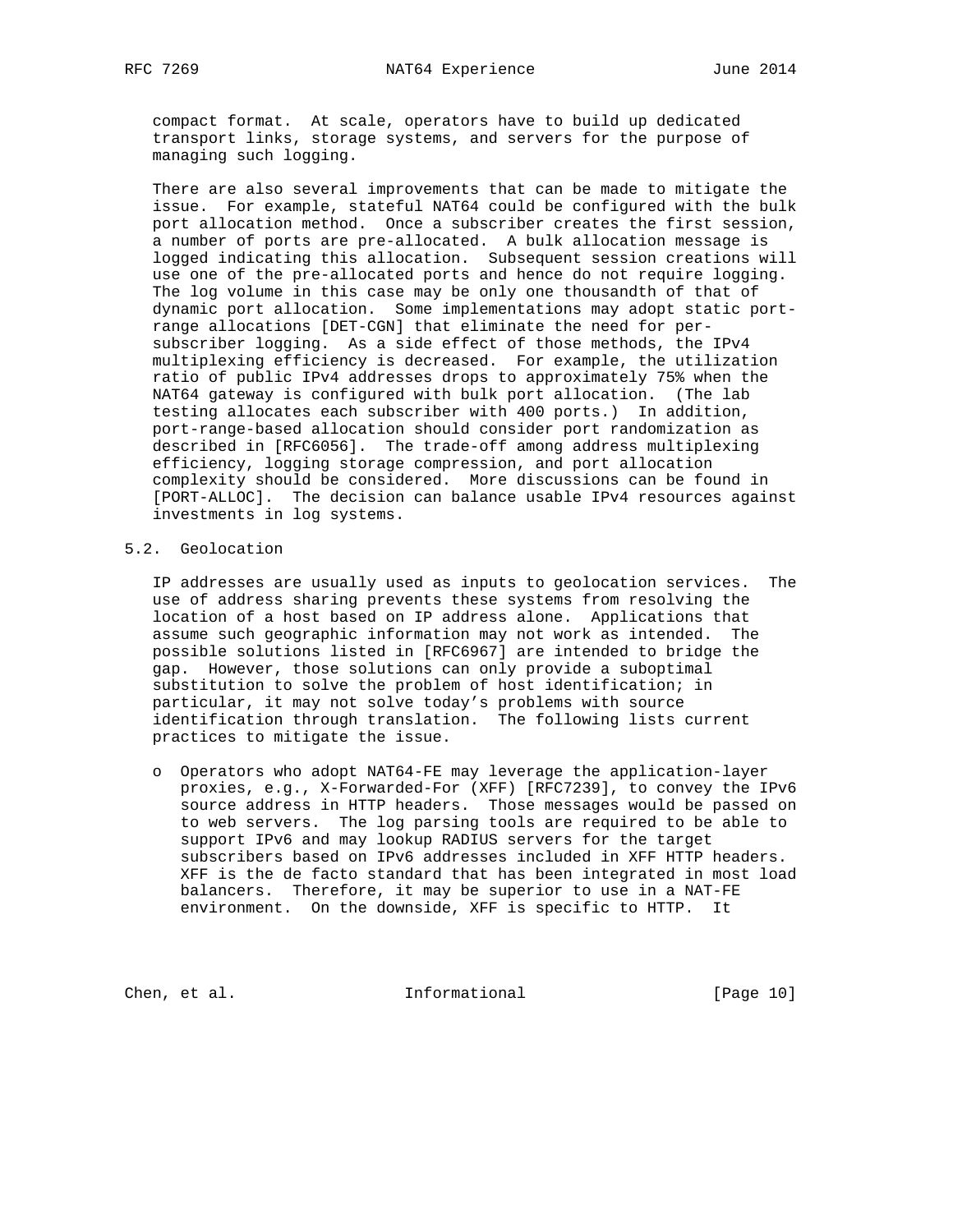restricts usage so that the solution can't be applied to requests made over HTTPS. This makes geolocation problematic for HTTPS based services.

- o The NAT64-CGN equipment may not implement XFF. Geolocation based on shared IPv4 addresses is rather inaccurate in that case. Operators could subdivide the outside IPv4 address pool so an IPv6 address can be translated depending on the IPv6 subscriber's geographical locations. As a consequence, location information can be identified from a certain IPv4 address range. [RFC6967] also enumerates several options to reveal the host identifier. Each solution likely has its own specific usage. For the geolocation systems relying on a RADIUS database [RFC5580], we have investigated delivering NAT64 BIBs and Session Table Entries (STEs) to a RADIUS server [NAT64-RADIUS]. This method could provide a geolocation system with an internal IPv6 address to identify each user. It can be paired with [RFC5580] to convey the original source address through the same message bus.
- 6. Quality of Experience

### 6.1. Service Reachability

 NAT64 is providing a translation capability between IPv6 and IPv4 end nodes. In order to provide reachability between two IP address families, NAT64-CGN has to implement appropriate application-aware functions, i.e., Application Layer Gateways (ALGs), where address translation is not sufficient and security mechanisms do not render the functions infeasible. Most NAT64-CGNs mainly provide FTP-ALG [RFC6384]. NAT64-FEs may have functional richness on the load balancer; for example, HTTP-ALG, HTTPS-ALG, RTSP-ALG, and SMTP-ALG have been supported. Those application protocols exchange IP address and port parameters within a control session, for example, using the "Via" field in a HTTP header, "Transport" field in an RTSP SETUP message, or "Received:" header in a SMTP message. ALG functions will detect those fields and make IP address translations. It should be noted that ALGs may impact the performance on a NAT64 box to some extent. ISPs as well as content providers might choose to avoid situations where the imposition of an ALG might be required. At the same time, it is also important to remind customers and application developers that IPv6 end-to-end usage does not require ALG imposition and therefore results in a better overall user experience.

 The service reachability is also subject to the IPv6 support in the client side. We tested several kinds of applications as shown in the below table to verify the IPv6 support. The experiences of some applications are still aligned with [RFC6586]. For example, we tested P2P file sharing and streaming applications including eMule

Chen, et al. 10. Informational [Page 11]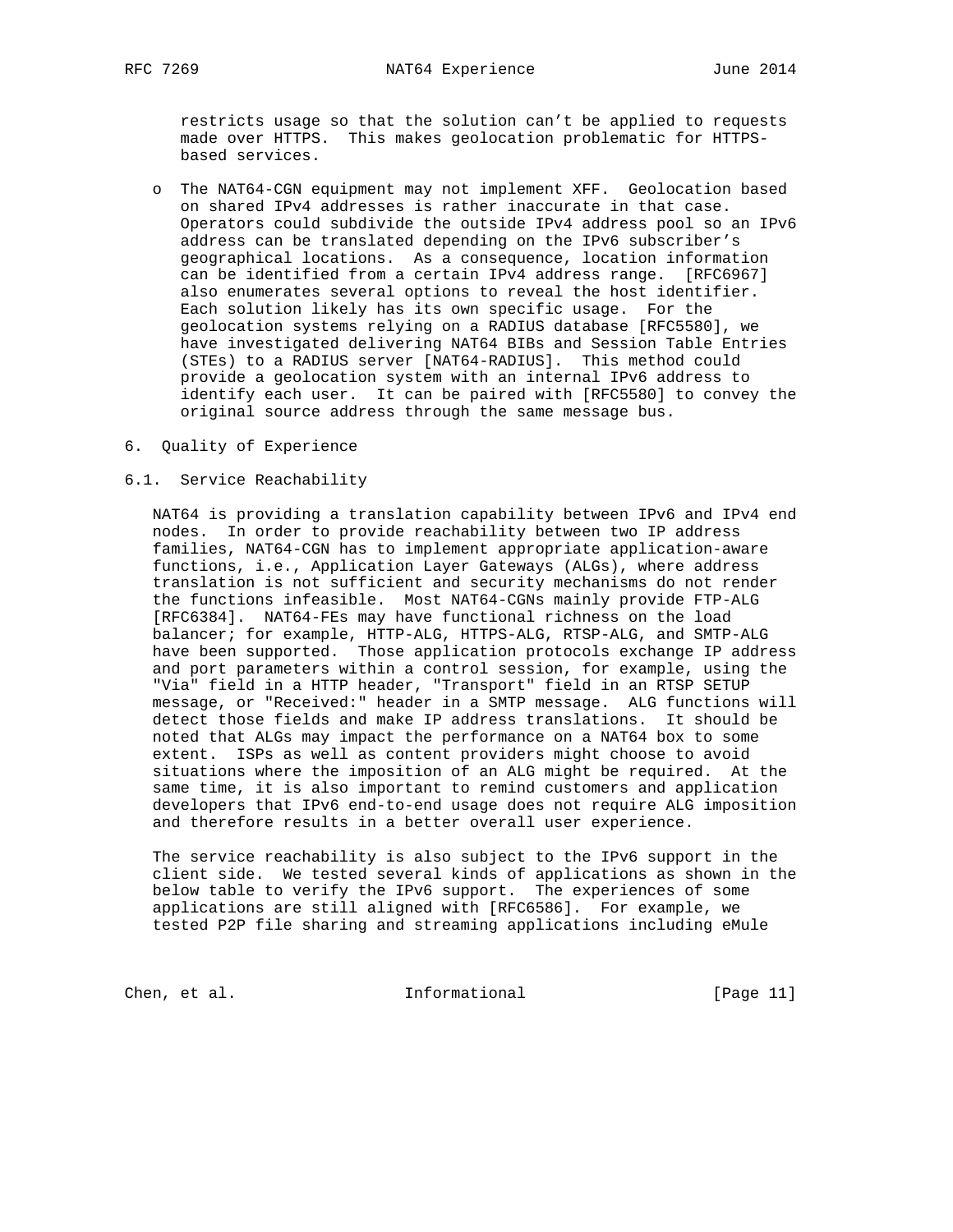v0.50a, Thunder v7.9, and PPS TV v3.2.0. It has been found there are some software issues with the support of IPv6 at this time. The application software would benefit from 464XLAT [RFC6877] until the software adds IPv6 support. A SIP-based voice call has been tested in the LTE mobile environment as specified in [IR.92]. The voice call failed due to the lack of NAT64 traversal when an IPv6 SIP user agent communicates with an IPv4 SIP user agent. In order to address the failure, Interactive Connectivity Establishment (ICE) as described in [RFC5245] is recommended to be supported for the SIP IPv6 transition. [RFC6157] describes both signaling and the media layer process, which should be followed. In addition, it is worth noting that ICE is not only useful for NAT traversal, but also for firewall [RFC6092] traversal in a native IPv6 deployment.

 Different IPsec modes for VPN services have been tested, including IPsec Authentication Header (AH) and IPsec Encapsulating Security Payload (ESP). It has been shown that IPsec AH fails because the destination host detects the IP header changes and invalidates the packets. IPsec ESP failed in our testing because the NAT64 does not translate IPsec ESP (i.e., protocol 50) packets. It has been suggested that IPsec ESP would succeed if the IPsec client supports NAT traversal in the Internet Key Exchange Protocol (IKE) [RFC3947] and uses IPsec ESP over UDP [RFC3948].

| Application   | Results and Issues Found                                                                                            |
|---------------|---------------------------------------------------------------------------------------------------------------------|
| Web service   | Mostly pass; some failures due to IPv4 literals                                                                     |
|               | Instant Message   Mostly fail; software can't support IPv6                                                          |
| Games         | Mostly pass for web-based games; mostly fail for<br>standalone games due to the lack of IPv6 support<br>in software |
| SIP VoIP      | Fail, due to the lack of NAT64 traversal                                                                            |
| IPsec VPN     | Fail; the translated IPsec packets are invalidated                                                                  |
| and streaming | P2P file sharing   Mostly fail; software can't support IPv6,<br>e.g., eMule, Thunder, and PPS TV                    |
| FTP           | Pass                                                                                                                |
| Email         | Pass                                                                                                                |

#### Table 1: The Tested Applications

Chen, et al. 100 a.m. Informational [Page 12]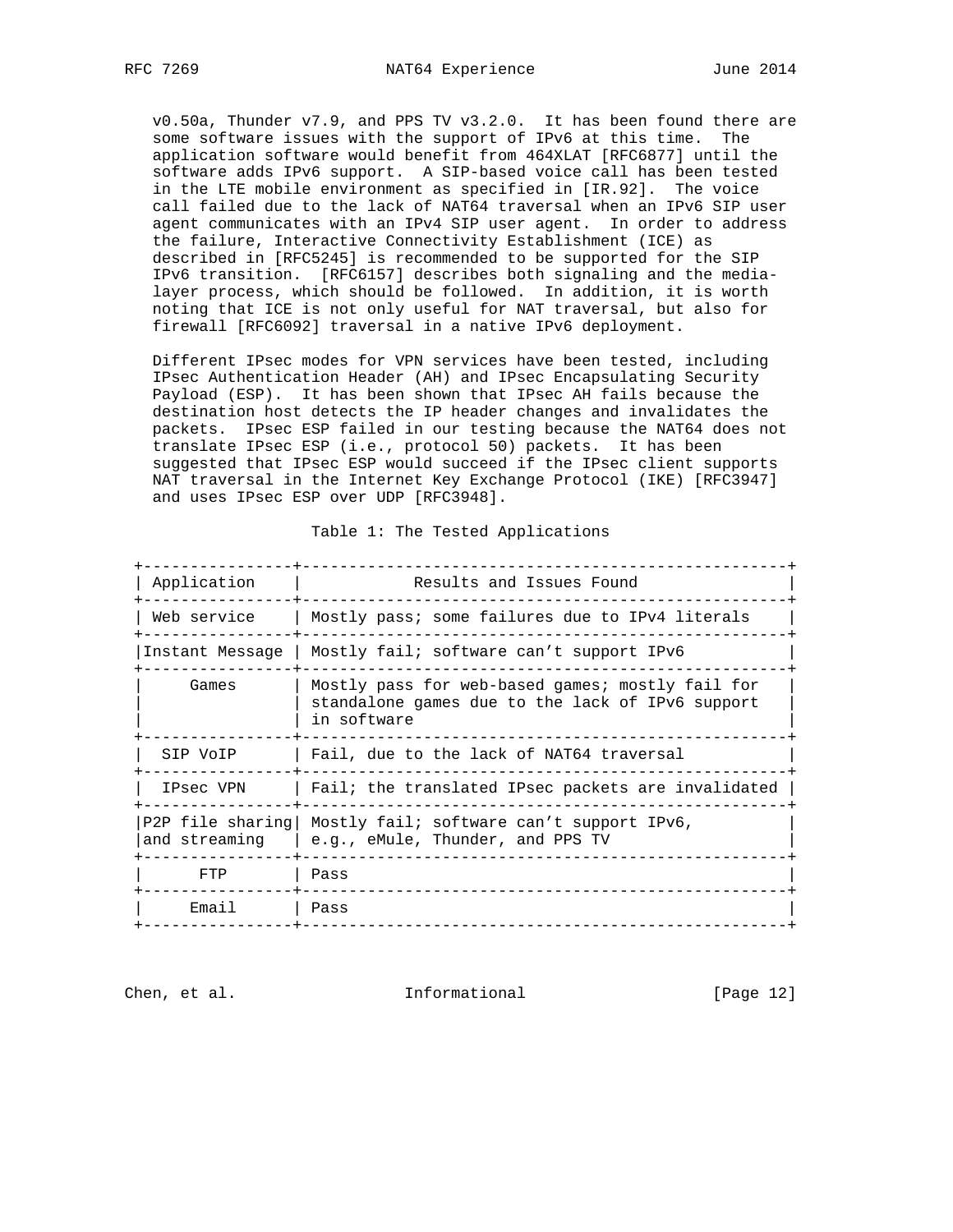### 6.2. Resource Reservation

 Session status normally is managed by a static timer. For example, the value of the "established connection idle-timeout" must not be less than 2 hours 4 minutes [RFC5382] for TCP sessions and 5 minutes for UDP sessions [RFC4787]. In some cases, NAT resources may be significantly consumed by largely inactive users. The NAT and other customers would suffer from service degradation due to port consumption by other subscribers using the same NAT64 device. A flexible NAT session control is desirable to resolve these issues. The Port Control Protocol (PCP) [RFC6887] could be a candidate to provide such capability. A NAT64-CGN should integrate with a PCP server to allocate available IPv4 address/port resources. Resources could be assigned to PCP clients through PCP MAP/PEER mode. Doing so might improve user experiences, for example, by assigning different sizes of port ranges for different subscribers. Those mechanisms are also helpful to minimize terminal battery consumption and reduce the number of keep-alive messages sent by mobile terminal devices.

 Subscribers can also benefit from network reliability. It has been discussed that Hot Standby offers a satisfactory experience after outage of the primary NAT64 has occurred. Operators may rightly be concerned about the considerable investment required for NAT64 equipment relative to low ARPU. For example, transport links may be expensive, because the primary NAT64 and the backup are normally located at different locations, separated by a relatively large distance. Additional cost would be incurred to ensure the connectivity quality. However, that may be necessary to applications that are delay-sensitive and seek session continuity, for example, online games and live streaming. Operators may be able to get added value from those services by offering first-class services. The service sessions can be pre-configured on the gateway to Hot Standby mode depending on the subscriber's profile. The rest of the sessions can be covered by Cold or Warm Standby.

### 7. MTU Considerations

 IPv6 requires that every link in the Internet have a Maximum Transmission Unit (MTU) of 1280 octets or greater [RFC2460]. However, if NAT64 translation is deployed, some IPv4 MTU constrained link will be used in a communication path and the originating IPv6 nodes may therefore receive an ICMP Packet Too Big (PTB) message, reporting a Next-Hop MTU less than 1280 bytes. The result would be that IPv6 allows packets to contain a fragmentation header, without the packet being fragmented into multiple pieces. A NAT64 would receive IPv6 packets with a fragmentation header in which the "M" flag is set to 0 and the "Fragment Offset" is set to 0. Those packets likely impact other fragments already queued with the same

Chen, et al. 100 Informational [Page 13]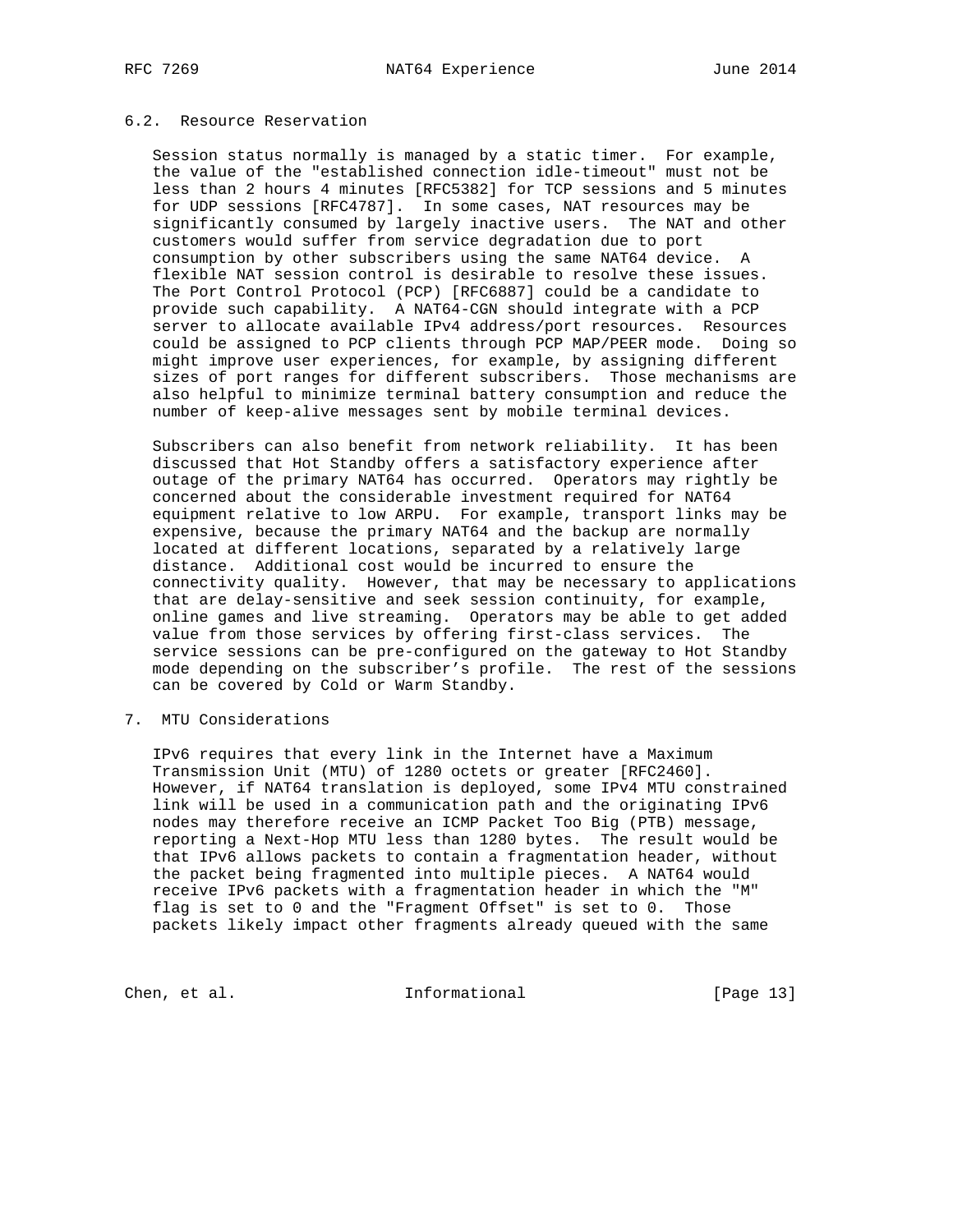set of {IPv6 Source Address, IPv6 Destination Address, Fragment Identification}. If the NAT64 box is compliant with [RFC5722], there is a risk that all the fragments will have to be dropped.

 [RFC6946] discusses how this situation could be exploited by an attacker to perform fragmentation-based attacks and also proposes improved handling of such packets. It requires enhancements on NAT64 gateway implementations to isolate the processing of packets. NAT64 devices should follow the recommendations and take steps to prevent the risks of fragmentation.

 Another approach that potentially avoids this issue is to configure the IPv4 MTU to more than 1260 bytes. This would prevent getting a PTB message for an MTU smaller than 1280 bytes. Such an operational consideration is hard to universally apply to the legacy "IPv4 Internet" that is bridged by NAT64-CGNs. However, it's a feasible approach in NAT64-FE cases, since an IPv4 network NAT64-FE is rather well-organized and operated by an IDC operator or content provider. Therefore, the MTU of an IPv4 network in NAT64-FE case is strongly recommended to be set to more than 1260 bytes.

### 8. ULA Usages

 Unique Local Addresses (ULAs) are defined in [RFC4193] to be renumbered within a network site for local communications. Operators may use ULAs as NAT64 prefixes to provide site-local IPv6 connectivity. Those ULA prefixes are stripped when the packets go to the IPv4 Internet; therefore, ULAs are only valid in the IPv6 site. The use of ULAs could help in identifying the translation traffic. [ULA-USAGE] provides further guidance on using ULAs.

 We configure ULAs as NAT64 prefixes on a NAT64-CGN. If a host is assigned with only an IPv6 address and connected to a NAT64-CGN, when it connects to an IPv4 service, it would receive a AAAA record generated by the DNS64 with the ULA prefix. A Global Unicast Address (GUA) will be selected as the source address to the ULA destination address. When the host has both IPv4 and IPv6 addresses, it would initiate both A and AAAA record lookup, then both the original A record and DNS64-generated AAAA record would be received. A host that is compliant with [RFC6724] will never prefer a ULA over an IPv4 address. An IPv4 path will always be selected. It may be undesirable because the NAT64-CGN will never be used. Operators may consider adding additional site-specific rows into the default policy table for host address selection in order to steer traffic flows through the NAT64-CGN. However, it involves significant costs to change a terminal's behavior. Therefore, it is not suggested that operators configure ULAs on a NAT64-CGN.

Chen, et al. 100 Informational [Page 14]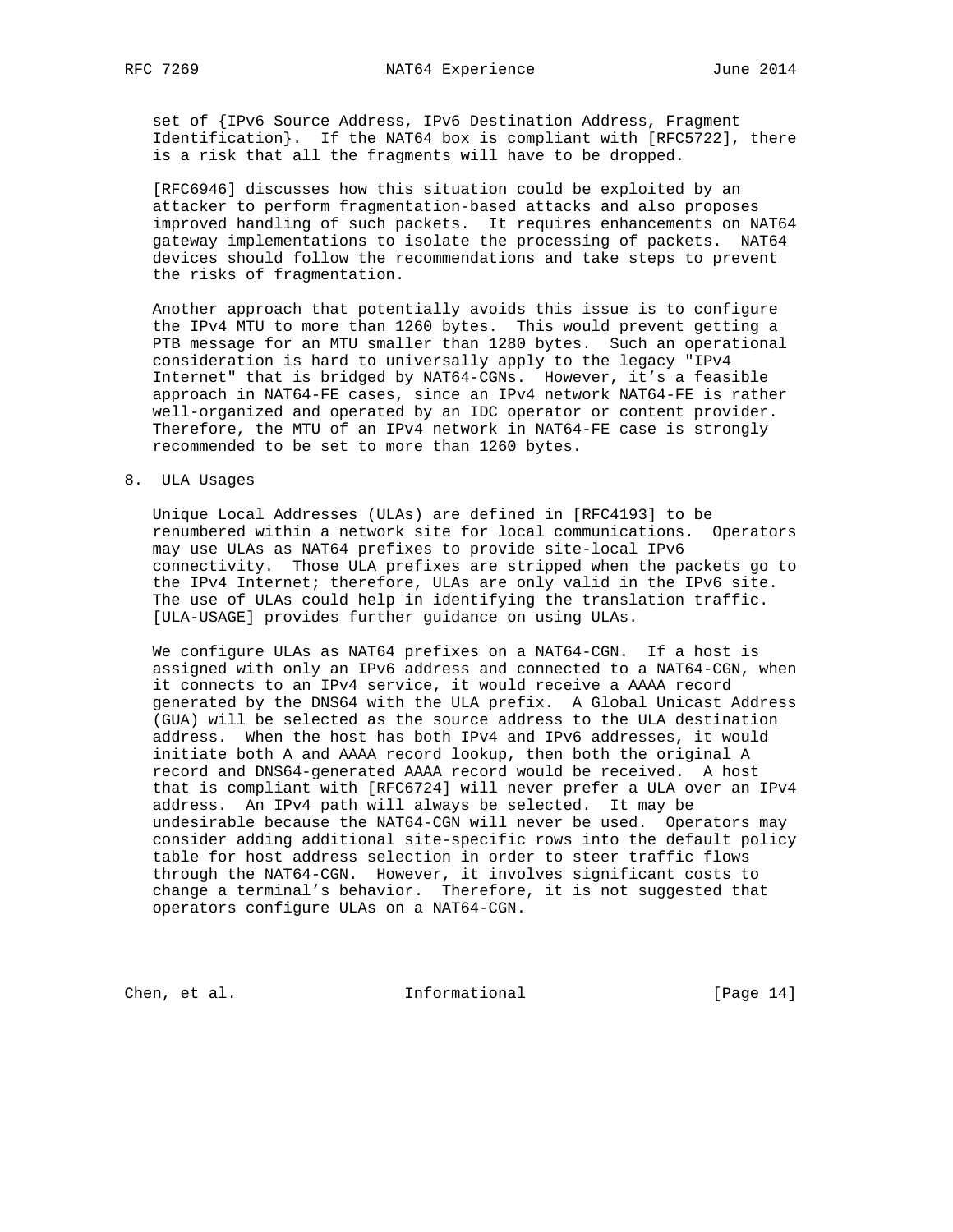ULAs can't work when hosts transit the Internet to connect with NAT64. Therefore, ULAs are not applicable to the case of NAT64-FE.

9. Security Considerations

 This document presents the deployment experiences of NAT64 in CGN and FE scenarios. In general, RFC 6146 [RFC6146] provides TCP-tracking, address-dependent filtering mechanisms to protect NAT64 from Distributed Denial of Service (DDoS). In NAT64-CGN cases, operators could also adopt unicast Reverse Path Forwarding (uRPF) [RFC3704] and blacklisting and whitelisting to enhance security by specifying access policies. For example, NAT64-CGN should forbid establishing NAT64 BIB for incoming IPv6 packets if they do not pass the uRPF check in Strict or Loose mode or if their source IPv6 address is blacklisted.

 Stateful NAT64-FE creates state and maps that connection to an internally facing IPv4 address and port. An attacker can consume the resources of the NAT64-FE device by sending an excessive number of connection attempts. Without a DDoS limitation mechanism, the NAT64-FE is exposed to attacks. The load balancer is recommended to enable the capabilities for line-rate DDOS defense, such as the employment of SYN proxy/cookie. In this case, division of the security domain is necessary as well. Therefore, load balancers could not only optimize the traffic distribution but also prevent service from quality deterioration due to security attacks.

 The DNS64 process will potentially interfere with the DNSSEC functions [RFC4035], since the DNS response is modified and DNSSEC intends to prevent such changes. More detailed discussions can be found in [RFC6147].

#### 10. Acknowledgements

 The authors would like to thank Jari Arkko, Dan Wing, Remi Despres, Fred Baker, Hui Deng, Iljitsch van Beijnum, Philip Matthews, Randy Bush, Mikael Abrahamsson, Lorenzo Colitti, Sheng Jiang, Nick Heatley, Tim Chown, Gert Doering, and Simon Perreault for their helpful comments.

 Many thanks to Wesley George, Lee Howard, and Satoru Matsushima for their detailed reviews.

 The authors especially thank Joel Jaeggli and Ray Hunter for their efforts and contributions on editing, which substantially improved the readability of the document.

Chen, et al. 100 Informational [Page 15]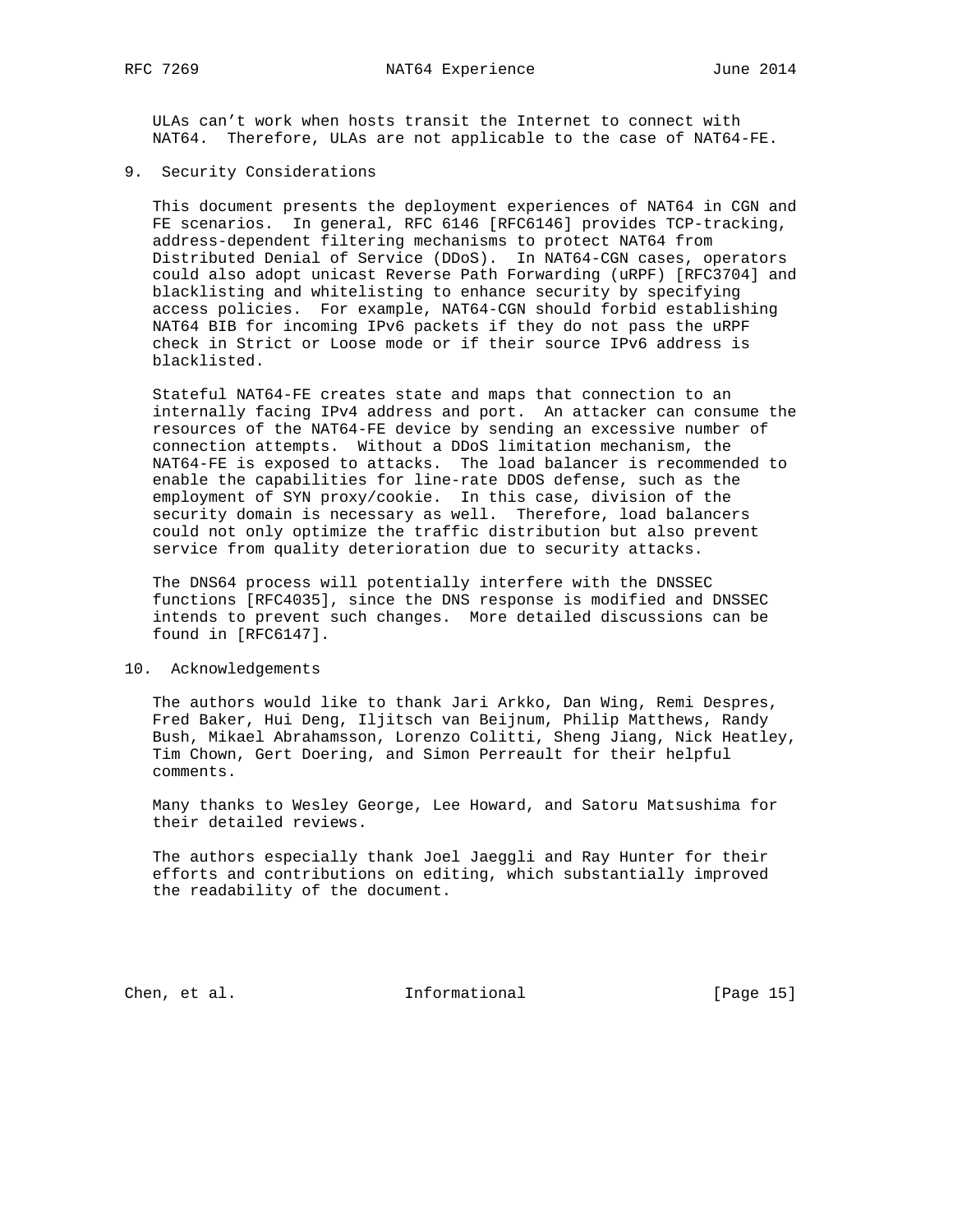Thanks to Cameron Byrne who was an active coauthor of some earlier draft versions of this document.

11. Contributors

The following individuals contributed extensively to the effort:

 Qiong Sun China Telecom Room 708, No. 118, Xizhimennei Street Beijing 100035 P.R. China Phone: +86-10-58552936 EMail: sunqiong@ctbri.com.cn

 QiBo Niu ZTE 50 RuanJian Road YuHua District, Nan Jing 210012 P.R. China EMail: niu.qibo@zte.com.cn

- 12. References
- 12.1. Normative References
	- [RFC2460] Deering, S. and R. Hinden, "Internet Protocol, Version 6 (IPv6) Specification", RFC 2460, December 1998.
	- [RFC3704] Baker, F. and P. Savola, "Ingress Filtering for Multihomed Networks", BCP 84, RFC 3704, March 2004.
	- [RFC3947] Kivinen, T., Swander, B., Huttunen, A., and V. Volpe, "Negotiation of NAT-Traversal in the IKE", RFC 3947, January 2005.
	- [RFC3948] Huttunen, A., Swander, B., Volpe, V., DiBurro, L., and M. Stenberg, "UDP Encapsulation of IPsec ESP Packets", RFC 3948, January 2005.
	- [RFC4035] Arends, R., Austein, R., Larson, M., Massey, D., and S. Rose, "Protocol Modifications for the DNS Security Extensions", RFC 4035, March 2005.
	- [RFC4193] Hinden, R. and B. Haberman, "Unique Local IPv6 Unicast Addresses", RFC 4193, October 2005.

Chen, et al. 100 mm informational [Page 16]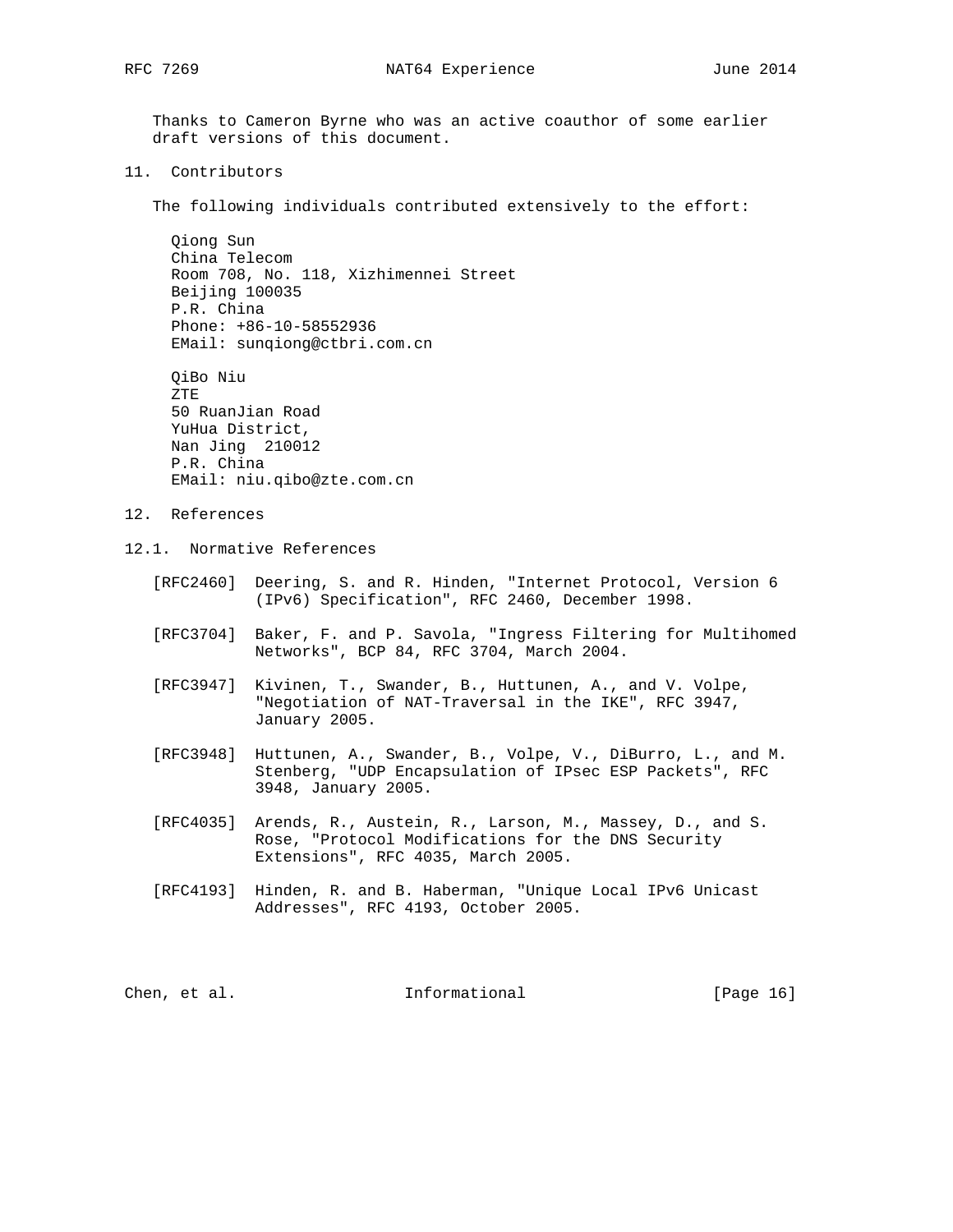- [RFC4787] Audet, F. and C. Jennings, "Network Address Translation (NAT) Behavioral Requirements for Unicast UDP", BCP 127, RFC 4787, January 2007.
- [RFC5245] Rosenberg, J., "Interactive Connectivity Establishment (ICE): A Protocol for Network Address Translator (NAT) Traversal for Offer/Answer Protocols", RFC 5245, April 2010.
- [RFC5382] Guha, S., Biswas, K., Ford, B., Sivakumar, S., and P. Srisuresh, "NAT Behavioral Requirements for TCP", BCP 142, RFC 5382, October 2008.
- [RFC5424] Gerhards, R., "The Syslog Protocol", RFC 5424, March 2009.
- [RFC5580] Tschofenig, H., Adrangi, F., Jones, M., Lior, A., and B. Aboba, "Carrying Location Objects in RADIUS and Diameter", RFC 5580, August 2009.
- [RFC5722] Krishnan, S., "Handling of Overlapping IPv6 Fragments", RFC 5722, December 2009.
- [RFC5798] Nadas, S., "Virtual Router Redundancy Protocol (VRRP) Version 3 for IPv4 and IPv6", RFC 5798, March 2010.
- [RFC5880] Katz, D. and D. Ward, "Bidirectional Forwarding Detection (BFD)", RFC 5880, June 2010.
- [RFC6052] Bao, C., Huitema, C., Bagnulo, M., Boucadair, M., and X. Li, "IPv6 Addressing of IPv4/IPv6 Translators", RFC 6052, October 2010.
- [RFC6145] Li, X., Bao, C., and F. Baker, "IP/ICMP Translation Algorithm", RFC 6145, April 2011.
- [RFC6146] Bagnulo, M., Matthews, P., and I. van Beijnum, "Stateful NAT64: Network Address and Protocol Translation from IPv6 Clients to IPv4 Servers", RFC 6146, April 2011.
- [RFC6147] Bagnulo, M., Sullivan, A., Matthews, P., and I. van Beijnum, "DNS64: DNS Extensions for Network Address Translation from IPv6 Clients to IPv4 Servers", RFC 6147, April 2011.
- [RFC6157] Camarillo, G., El Malki, K., and V. Gurbani, "IPv6 Transition in the Session Initiation Protocol (SIP)", RFC 6157, April 2011.

Chen, et al. 100 mm informational [Page 17]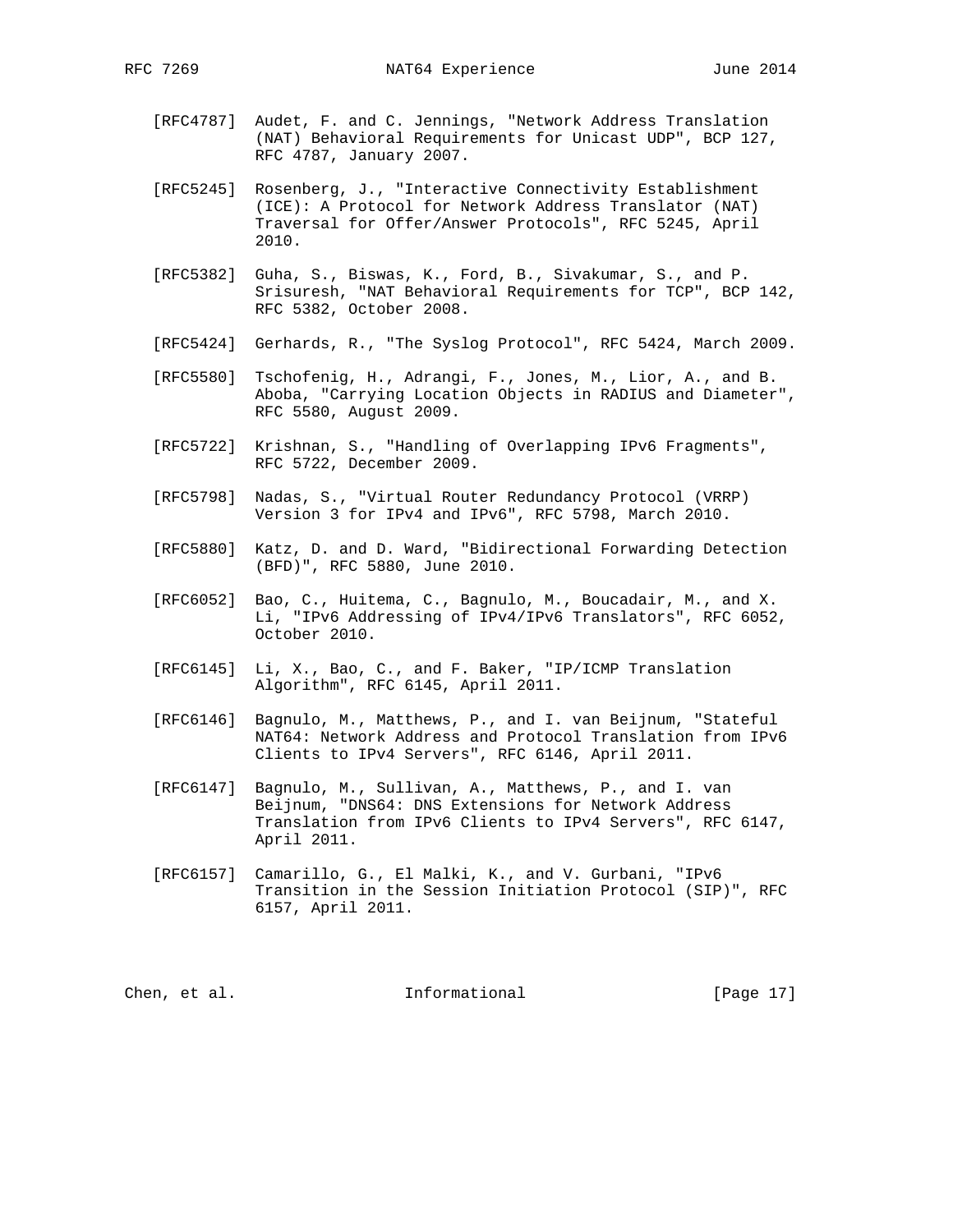- [RFC6384] van Beijnum, I., "An FTP Application Layer Gateway (ALG) for IPv6-to-IPv4 Translation", RFC 6384, October 2011.
- [RFC6555] Wing, D. and A. Yourtchenko, "Happy Eyeballs: Success with Dual-Stack Hosts", RFC 6555, April 2012.
- [RFC6724] Thaler, D., Draves, R., Matsumoto, A., and T. Chown, "Default Address Selection for Internet Protocol Version 6 (IPv6)", RFC 6724, September 2012.
- [RFC6887] Wing, D., Cheshire, S., Boucadair, M., Penno, R., and P. Selkirk, "Port Control Protocol (PCP)", RFC 6887, April 2013.
- [RFC6946] Gont, F., "Processing of IPv6 "Atomic" Fragments", RFC 6946, May 2013.
- [RFC7050] Savolainen, T., Korhonen, J., and D. Wing, "Discovery of the IPv6 Prefix Used for IPv6 Address Synthesis", RFC 7050, November 2013.
- [RFC7239] Petersson, A. and M. Nilsson, "Forwarded HTTP Extension", RFC 7239, June 2014.
- 12.2. Informative References
	- [Alexa] Alexa, "Top 500 Global Sites", April 2013, <http://www.alexa.com/topsites>.
	- [COEXIST] Kaliwoda, A. and D. Binet, "Co-existence of both dual stack and IPv6-only hosts", Work in Progress, October 2012.
	- [CONN-STATUS]

 Patil, P., Boucadair, M., Wing, D., and T. Reddy, "IP Connectivity Status Notifications for DHCPv6", Work in Progress, February 2014.

[Cisco-VNI]

 Cisco, "Cisco VNI Global Mobile Data Traffic Forecast, 2012-2018", February 2014, <http://ciscovni.com/forecast-widget/index.html>.

 [DET-CGN] Donley, C., Grundemann, C., Sarawat, V., Sundaresan, K., and O. Vautrin, "Deterministic Address Mapping to Reduce Logging in Carrier Grade NAT Deployments", Work in Progress, January 2014.

Chen, et al. 100 and 111 Informational 100 and 18 [Page 18]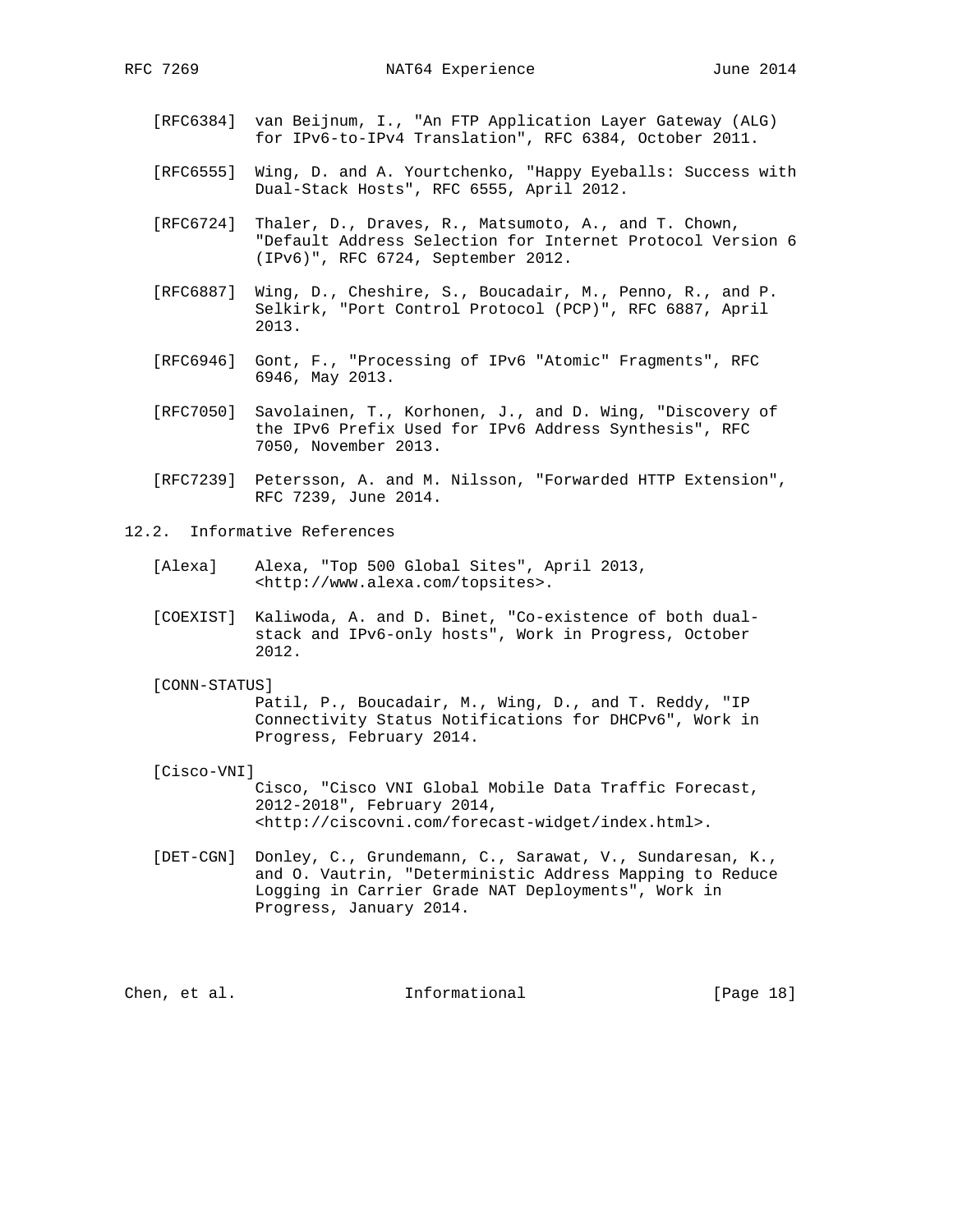- [IR.92] Global System for Mobile Communications Association (GSMA), "IMS Profile for Voice and SMS Version 7.0", March 2013.
- [MAP-DEPLOY]
	- Qiong, Q., Chen, M., Chen, G., Tsou, T., and S. Perreault, "Mapping of Address and Port (MAP) - Deployment Considerations", Work in Progress, April 2014.
- [MAP-T] Li, X., Bao, C., Dec, W., Troan, O., Matsushima, S., and T. Murakami, "Mapping of Address and Port using Translation (MAP-T)", Work in Progress, February 2014.
- [MOTIVATION]

 Boucadair, M., Matsushima, S., Lee, Y., Bonness, O., Borges, I., and G. Chen, "Motivations for Carrier-side Stateless IPv4 over IPv6 Migration Solutions", Work in Progress, November 2012.

- [NAT64-RADIUS] Chen, G. and D. Binet, "Radius Attributes for Stateful NAT64", Work in Progress, July 2013.
- [PORT-ALLOC]

 Chen, G., Tsou, T., Donley, C., and T. Taylor, "Analysis of NAT64 Port Allocation Methods for Shared IPv4 Addresses", Work in Progress, April 2014.

- [RFC6036] Carpenter, B. and S. Jiang, "Emerging Service Provider Scenarios for IPv6 Deployment", RFC 6036, October 2010.
- [RFC6056] Larsen, M. and F. Gont, "Recommendations for Transport- Protocol Port Randomization", BCP 156, RFC 6056, January 2011.
- [RFC6092] Woodyatt, J., "Recommended Simple Security Capabilities in Customer Premises Equipment (CPE) for Providing Residential IPv6 Internet Service", RFC 6092, January 2011.
- [RFC6144] Baker, F., Li, X., Bao, C., and K. Yin, "Framework for IPv4/IPv6 Translation", RFC 6144, April 2011.
- [RFC6346] Bush, R., "The Address plus Port (A+P) Approach to the IPv4 Address Shortage", RFC 6346, August 2011.

Chen, et al. The Informational [Page 19]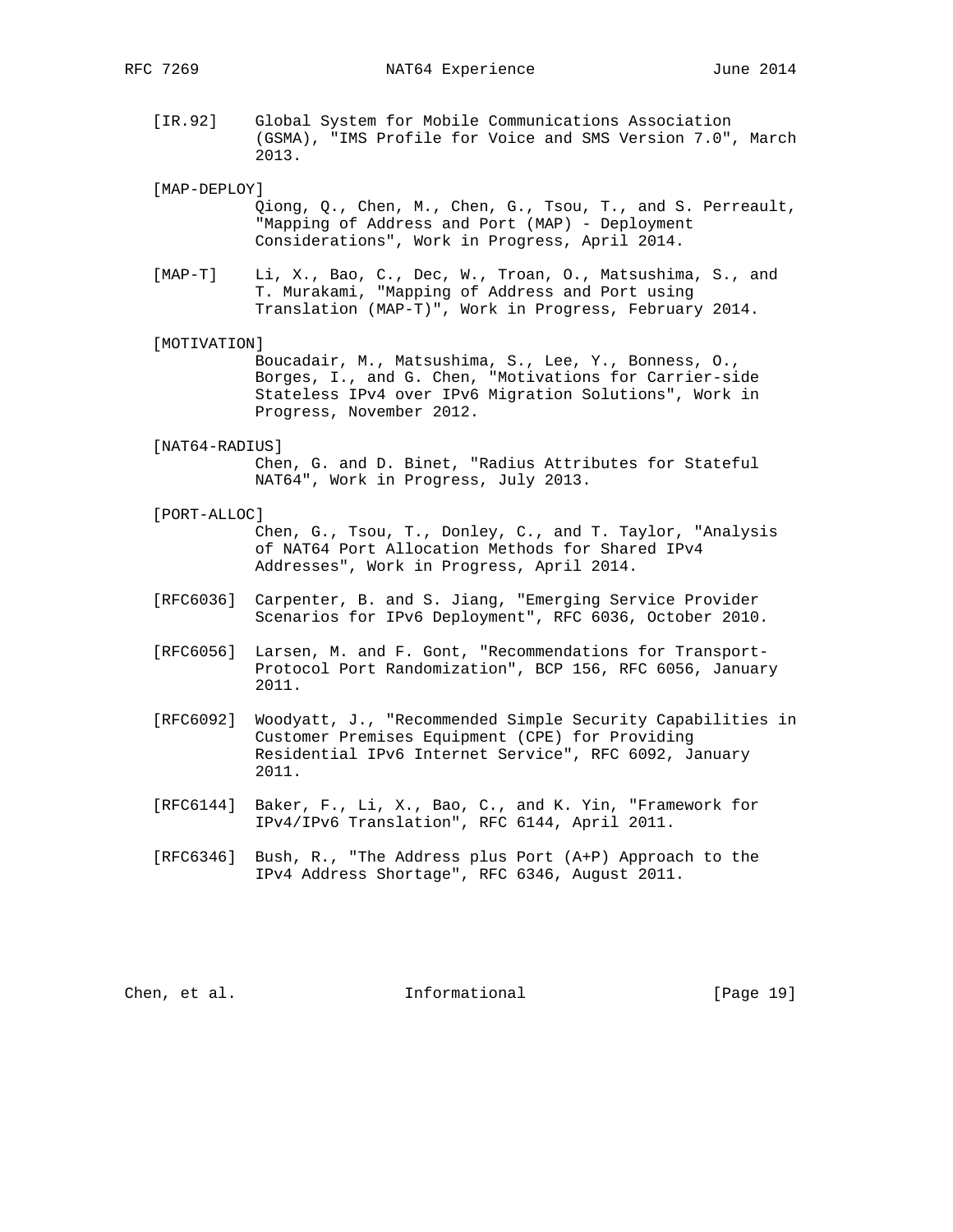- [RFC6459] Korhonen, J., Soininen, J., Patil, B., Savolainen, T., Bajko, G., and K. Iisakkila, "IPv6 in 3rd Generation Partnership Project (3GPP) Evolved Packet System (EPS)", RFC 6459, January 2012.
- [RFC6586] Arkko, J. and A. Keranen, "Experiences from an IPv6-Only Network", RFC 6586, April 2012.
- [RFC6877] Mawatari, M., Kawashima, M., and C. Byrne, "464XLAT: Combination of Stateful and Stateless Translation", RFC 6877, April 2013.
- [RFC6883] Carpenter, B. and S. Jiang, "IPv6 Guidance for Internet Content Providers and Application Service Providers", RFC 6883, March 2013.
- [RFC6967] Boucadair, M., Touch, J., Levis, P., and R. Penno, "Analysis of Potential Solutions for Revealing a Host Identifier (HOST\_ID) in Shared Address Deployments", RFC 6967, June 2013.
- [SIIT] Anderson, T., "Stateless IP/ICMP Translation in IPv6 Data Centre Environments", Work in Progress, November 2012.
- [ULA-USAGE]

 Liu, B. and S. Jiang, "Recommendations of Using Unique Local Addresses", Work in Progress, February 2014.

Chen, et al. 100 Informational [Page 20]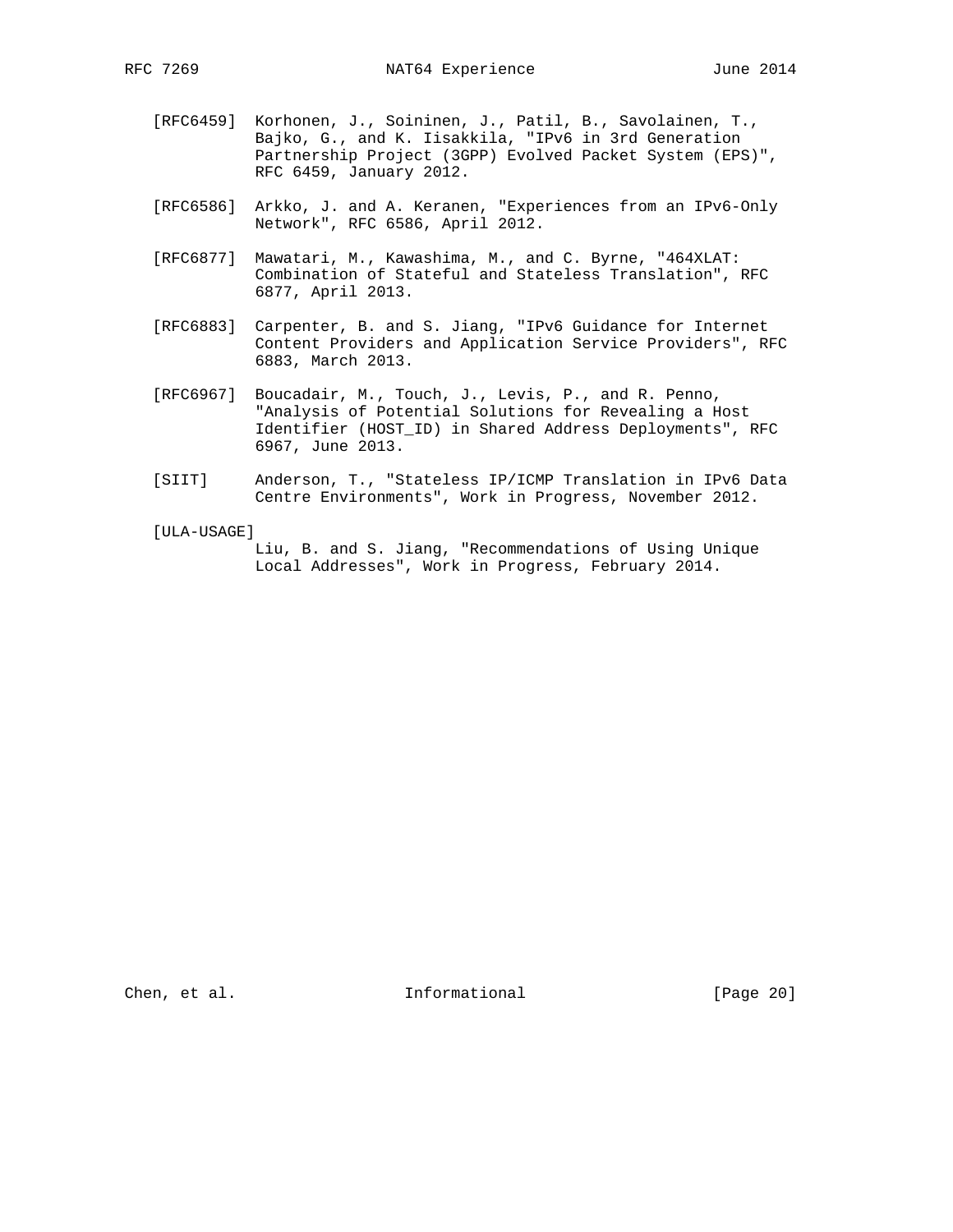Appendix A. Test Results for Application Behavior

 We tested several application behaviors in a lab environment to evaluate the impact when a primary NAT64 is out of service. In this testing, participants were asked to connect an IPv6-only WiFi network using laptops, tablets, or mobile phones. NAT64 was deployed as the gateway to provide Internet service. The tested applications are shown in the table below. Cold Standby, Warm Standby, and Hot Standby were each tested. The participants may have experienced service interruption due to the NAT64 handover. Different interruption intervals were tested to gauge application behaviors. The results are shown below.

| Application                                 | Acceptable Interrupt<br>Recovery | Session Continuity |
|---------------------------------------------|----------------------------------|--------------------|
| Web browsing                                | Maximum of 6 s                   | Nο                 |
| HTTP streaming                              | Maximum of 10 s (cache)          | Yes                |
| Games                                       | $200 - 400$ ms                   | Yes                |
| P2P file sharing   10-16 s<br>and streaming |                                  | Yes                |
| Instant Message   1 minute                  |                                  | Yes                |
| Email                                       | 30 <sub>s</sub>                  | Nο                 |
| Downloading                                 | l 1 minute                       | Nο                 |
|                                             |                                  |                    |

Table 2: The Acceptable Delay of Applications

Chen, et al. 100 Informational [Page 21]